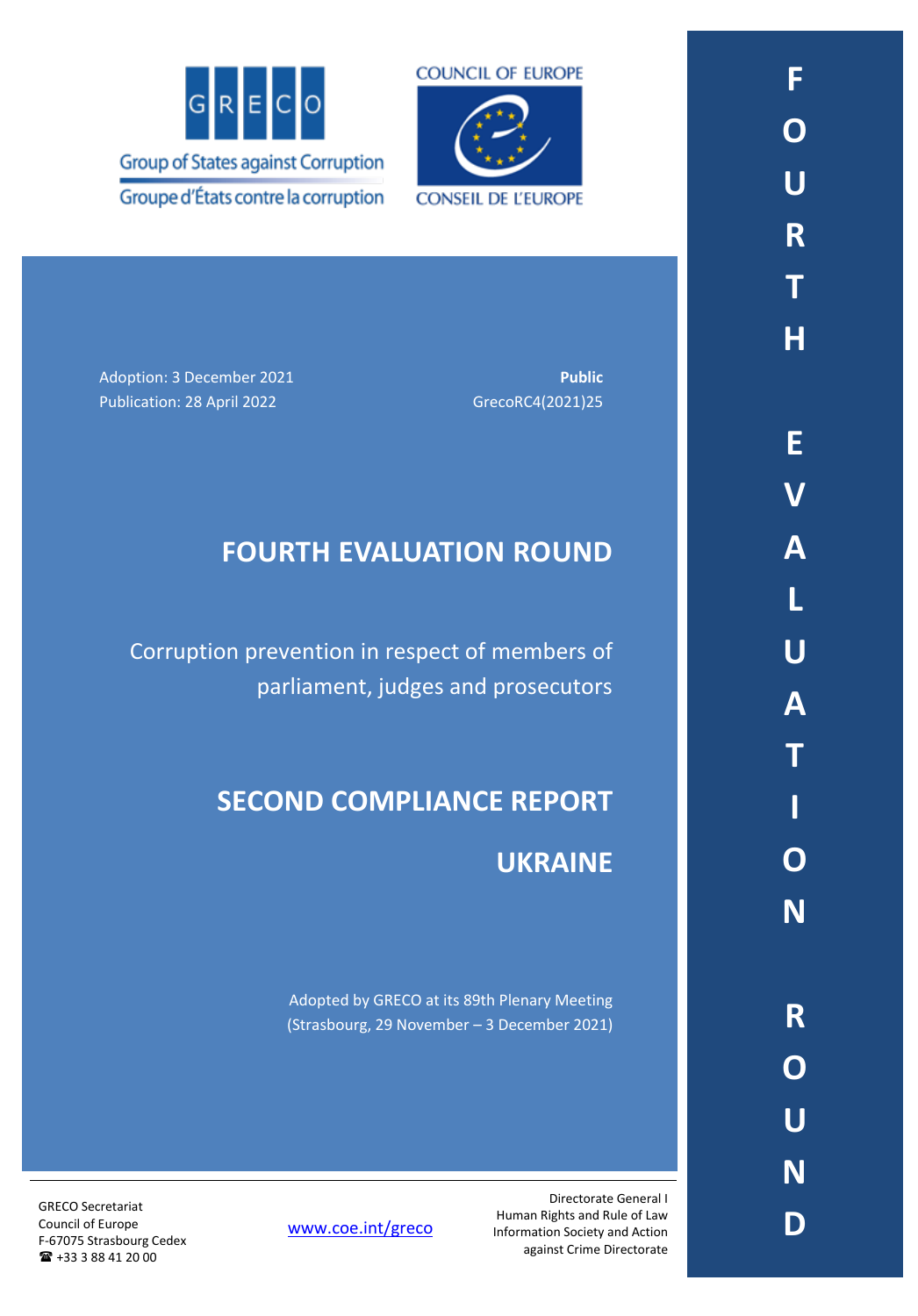# **I. INTRODUCTION**

- 1. The Second Compliance Report assesses the measures taken by the authorities of Ukraine to implement the outstanding recommendations issued in the Fourth Round Evaluation Report on Ukraine (see paragraph 2), which deals with "Corruption prevention in respect of members of parliament, judges and prosecutors".
- 2. The [Fourth Round Evaluation Report on Ukraine](https://rm.coe.int/grecoeval4rep-2016-9-fourth-evaluation-round-corruption-prevention-in-/1680737207) was adopted at GRECO's 76th Plenary Meeting (23 June 2017) and made public on 8 August 2017, following authorisation by Ukraine. The corresponding [Compliance Report](https://rm.coe.int/fourth-evaluation-round-corruption-prevention-in-respect-of-members-of/16809d768c) was adopted by GRECO at its 84th Plenary Meeting (6 December 2019) and made public on 26 March 2020, following authorisation by Ukraine.
- 3. As required by GRECO's Rules of Procedure, the authorities of Ukraine submitted a Situation Report containing information on measures taken to implement the recommendations. This report was received on 18 August 2021 and served, together with additional information submitted by the authorities, as a basis for the Second Compliance Report.
- 4. GRECO selected Sweden (in respect of parliamentary assemblies) and Armenia (in respect of judicial institutions) to appoint Rapporteurs for the compliance procedure. The Rapporteurs appointed were Ms Monika OLSSON, on behalf of Sweden, and Ms Kristinne GRIGORYAN, on behalf of Armenia. They were assisted by GRECO's Secretariat in drawing up this Second Compliance Report.

# **II. ANALYSIS**

5. It is recalled that GRECO addressed 31 recommendations to Ukraine in its Evaluation Report. In the subsequent Compliance Report, GRECO held that recommendation xx had been implemented satisfactorily, recommendations xi, xvi, xxi and xxii had been dealt with in a satisfactory manner, recommendations i-vi, viii, xiv, xv, xviii, xxiv, xxv, xxvii, xxviii and xxxi had been partly implemented and recommendations vii, ix, x, xii, xiii, xvii, xix, xxiii, xxvi, xxix and xxx had not been implemented. Compliance with the seven outstanding recommendations is examined below.

# **Recommendation i.**

- 6. *GRECO recommended (i) developing appropriate measures, including of a regulatory nature to enhance the independence and impartiality of the National Agency on Corruption Prevention (NACP) decision-making structures; and (ii) laying down detailed, clear and objective rules governing NACP's work, in particular, its investigative tasks, in order to fully secure transparency and accountability in practice of NACP action.*
- 7. GRECO recalls that this recommendation was partly implemented in the Compliance Report. In particular, regarding the first part, the new law had been adopted to streamline decision-making process in the NACP, set out transparent recruitment procedures, upgrade control mechanisms (internal control and biennial audit), and provide direct access to databases and automatic verification of asset declarations. While it had been noted that these were positive changes, they still needed to be implemented in practice. As to the second part, a series of new rules regarding the functioning of the NACP had been adopted $1$  and efforts had been made to enhance transparency of the NACP's activities. However, NACP's cooperation with the Public

 $\overline{a}$  $1$  E.g., the procedure for drawing up protocols for administrative offences, verification of asset declarations etc.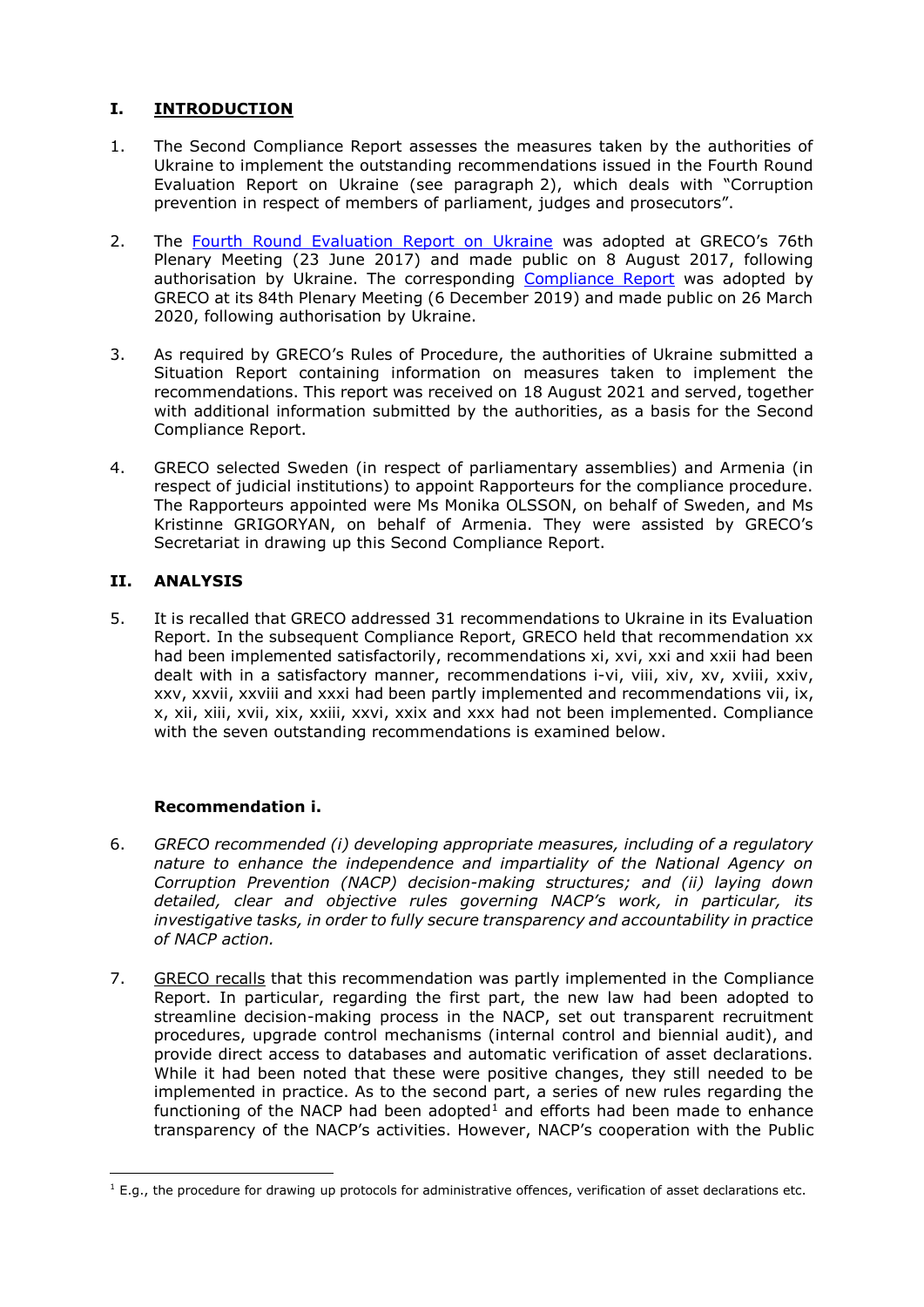Council had been considered insufficient and more efforts were required to ensure adequate implementation of the NACP's communication strategy in practice.

- 8. With respect to the first part of the recommendation, the Ukrainian authorities now report that, as per the amended Law on Prevention of Corruption (LPC), open and competitive procedure has been conducted to select the new Head of the NACP. Out of 32 initial applications, the Competition Commission short-listed eight candidates and conducted interviews with them, broadcast live on the Internet. As a result, a new Chairperson of the NACP has been appointed on 15 January 2020. The authorities also point out that legislative amendments to the LPC adopted in October 2019 also aimed at enhancing the independence of the NACP by introducing a prohibition of interference in the activities of the NACP from the state bodies of different levels, or their officials, and establishing as "illegal" any instructions or requirements issued to the NACP officials or employees, not envisaged by legislation.
- 9. An automated distribution of audit responsibilities has been introduced<sup>2</sup> in the NACP<sup>3</sup>. Further, on 11 March 2020, Internal Control Department<sup>4</sup> has been set up with the purpose of ensuring integrity of the NACP employees, reporting directly to the Chairperson. As of the beginning of 2020, the NACP have been provided full access to all state registers and databases necessary for its tasks<sup>5</sup>. The first external independent assessment of activities of the NACP is expected in early 2022 and will cover the activities of the NACP during the period of 1 January 2020 to 31 December 2021<sup>6</sup> . Should the assessment conclude that the NACP activity was "ineffective", this would be an unconditional ground for the resignation of the NACP Chairman (as per Article 5, paragraph 9, part 5 of the LPC).
- 10. As regards the second part of the recommendation, the authorities now report that on 30 December 2020, the NACP approved the Anti-Corruption Programme for 2021- 2022. In the course of 2020-2021, several NACP orders have been adopted on its general operations<sup>7</sup>. A number of rules were also adopted to regulate verification of declarations by public officials, financial control of staff of the intelligence and counter-intelligence state services, protection of anonymous communication channels for reporting possible corruption, provision to the NACP of information contained in the state tax register, model regulation on authorised division for the prevention and combating corruption etc. In the same period, new rules have been adopted regarding checks of financial statements of political parties and cooperation with other state institutions.

 $\overline{a}$  $^2$  Following the adoption of amendments to the LPC through Law no. 524-IX of 4 March 2020 and the Order of the NACP No. 231/20 of 29 May 2020, updated by the Order of the NACP No. 143/21 of 3 March 2021.

<sup>&</sup>lt;sup>3</sup> Covering inspections of the organisation of work to prevent and detect corruption in government bodies; legal entities of public law and legal entities specified in Article 62, part 2 of the LPC; checks of declarations of public servants and persons equated to them; special inspections conducted in accordance with Article 56 of the LCP; verification of reports of political parties on property, income, expenses and financial obligations; inspections on issues related to the powers of internal control

<sup>4</sup> The competences of the Internal Control Department include supervision of the implementation by the employees of legislative acts relating to ethical conduct, conflict of interests and other restrictions envisaged by the LPC; supervision of the timeliness, completeness and verification of declarations by the officials of the NACP; inspection of employees for integrity and lifestyle monitoring; verification of appeals received indicating involvement of NACP employees in the commission of offences; internal investigation in respect of NACP employees; special checks on applicants to positions in the NACP; protection of NACP employees reporting commission of illegal actions or omissions within the Agency.

<sup>5</sup> The authorities provide several examples of measures taken in response to violations established by the NACP as the result of inspections, including in respect of the President of Ukraine, a member of Parliament, some political parties, senior management of a national enterprise, as well as measures taken to protect whistleblowers.

<sup>6</sup> The assessment will be carried out in accordance with the criteria for performance assessment of the NACP and the methodology for conducting such assessment, both approved by the Cabinet of Ministers' Resolution No. 458 of 20 May 2020. These documents define the scope of the performance assessment and set out indicators allowing to evaluate whether the activities of the NACP are to be considered "ineffective".

Notably, on automated distribution of audit responsibilities, on conducting anti-corruption expertise, on disclosure of public information, on conducting inspections on preventing and detecting corruption etc.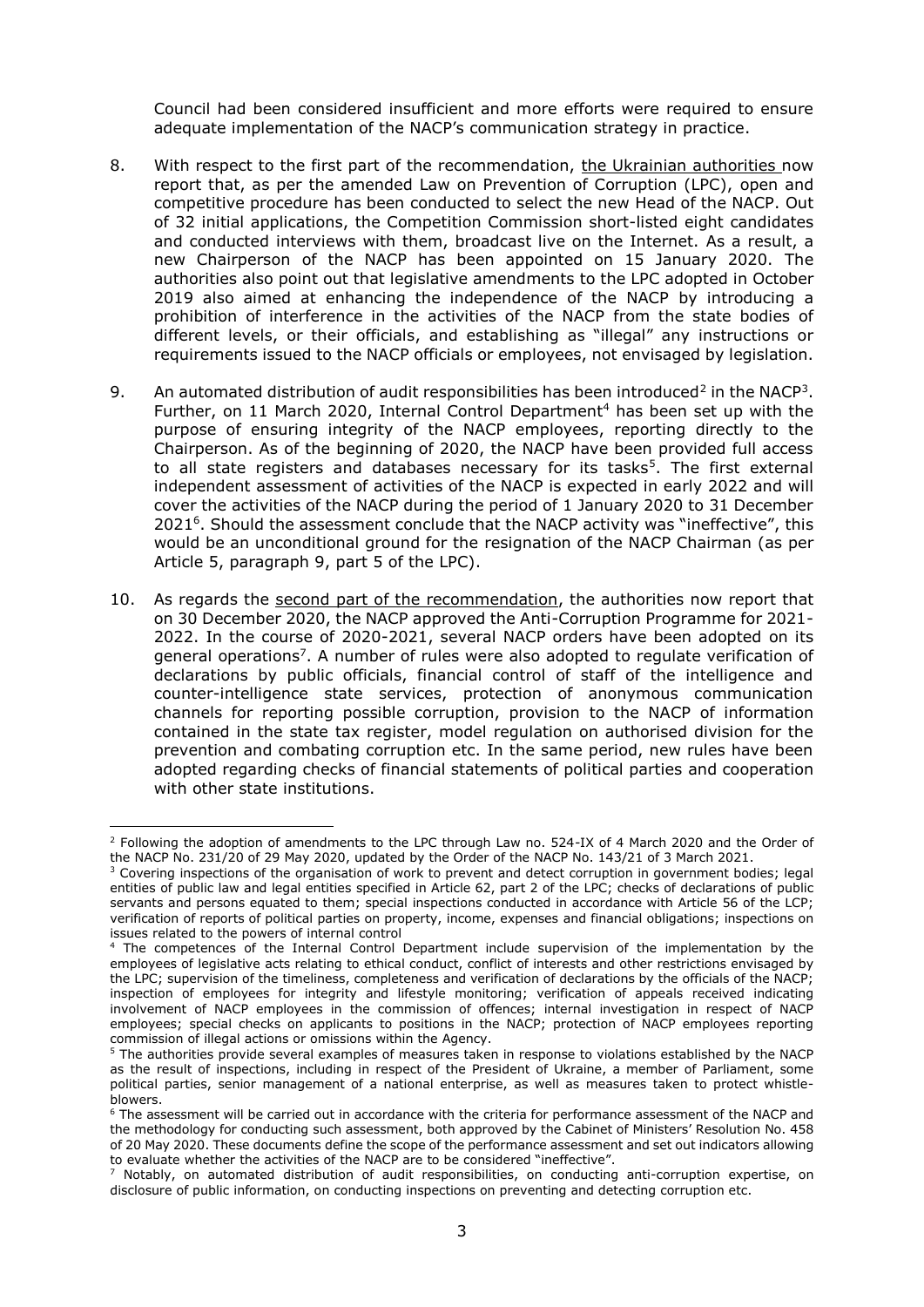- 11. The practical implementation of existing regulations is reflected in the NACP annual reports for 2019 and 2020, as well as NACP work plans for 2020 and 2021. The draft annual reports for 2019 and 2020 were placed on the NACP's website and subsequently presented to the Cabinet of Ministers and Parliament. The authorities also refer to the opinion of the Public Council on the 2020 annual report of the NACP, giving a globally positive assessment to the NACP's work.
- 12. Regarding the selection of members of the Public Council of the NACP, the authorities submit that on 8 April 2020, the Cabinet of Ministers amended its resolution of 20 November 2019 with the purpose of enhancing transparency and impartiality of the competitive procedure for selecting members of the Public Council. Following the call for competition launched on 28 April 2020, an open popular vote for candidates was conducted online on 3 June 2020, forming the new composition of the Public Council. The authorities report that since the new composition of the Public Council has been put in place, cooperation between the NACP and the former significantly improved<sup>8</sup>.
- 13. Finally, several measures are reported to enhance NACP's communication with the general public, including updating and redesigning the portal and the website of the Agency, conducting surveys on the state of corruption and raising awareness of the NACP and its activities.
- 14. GRECO notes, regarding the first part of the recommendation, the additional measures taken to appoint the new Head of the NACP through an open and competitive procedure, introduce an automated distribution of audit responsibilities, provide the NACP with access to all of the relevant databases and set up the Internal Control Department responsible for ensuring integrity within the NACP. These measures demonstrate tangible progress as regards practical implementation of legislative amendments assessed in the previous compliance report.
- 15. With respect to the second part of the recommendation, GRECO notes that considerable improvements were made regarding the modalities of selecting members of the Public Council and that the cooperation between the NACP and the Council has apparently improved. Further, GRECO welcomes the public consultations held in connection with the draft Anti-Corruption Strategy for 2020-2024 and other steps taken to better inform the public of the NACP activities. Overall, the recently implemented measures in relation to both parts of this recommendation, in conjunction with steps reported during the previous compliance report, appear to meet the requirements of the recommendation. GRECO encourages the Ukrainian authorities to ensure their consistent implementation in practice.
- 16. GRECO concludes that recommendation i has been dealt with in a satisfactory manner.

# **Recommendation ii.**

 $\overline{\phantom{a}}$ 

17. *GRECO recommended that appropriate regulatory, institutional and operational measures be taken to ensure effective supervision of the existing financial declaration requirements, including, but not limited to the enactment of by-laws allowing the NACP to perform its verification tasks; the adoption of an objective lifestyle monitoring procedure; the introduction, without delay, of automated cross-checks of data and interoperability of databases, with due regard for privacy rights; and the institution of appeal channels for sanctions imposed.*

<sup>8</sup> In particular, reference is made to the Public Council's participation in competitions for vacant positions in the NACP, development of regulatory acts, preparation of the Anti-Corruption Strategy for 2020-2024 etc.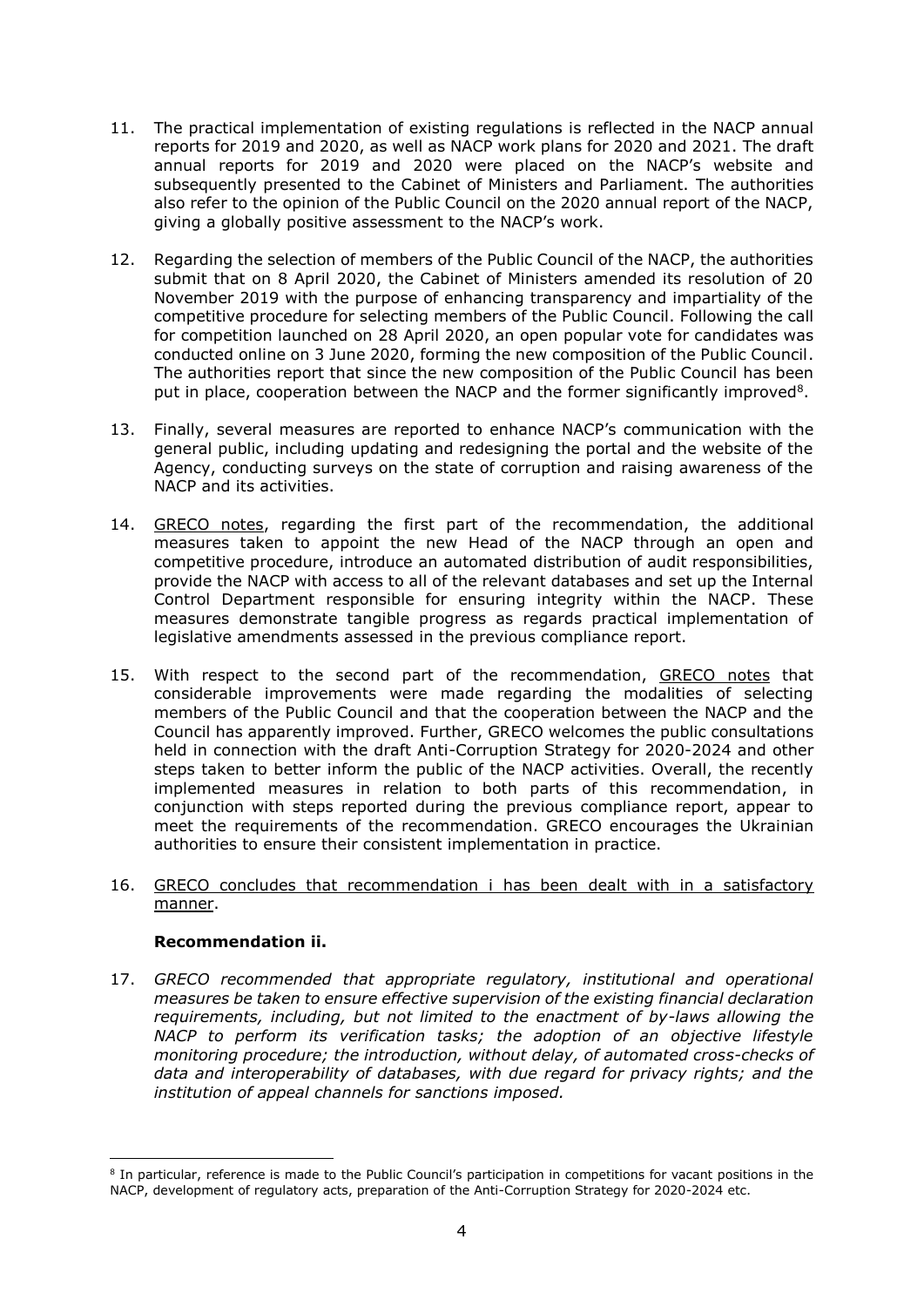- 18. GRECO recalls that this recommendation was considered partly implemented in the previous compliance report. Legal and regulatory measures had been taken to improve control of financial declarations and to provide for appeal channels, but an objective "lifestyle monitoring procedure" had still been lacking. Several novelties had been introduced<sup>9</sup>, but reservations had remained concerning the effective operation of the system in practice<sup>10</sup>. To sum up, improvements made in legislation needed to be coupled with practical measures addressing the deficiencies of the operation of the system of declarations and their supervision in practice.
- 19. The authorities now report that on 24 December 2020 the Chair of the NACP approved the Procedure for conducting integrity checks and monitoring the lifestyle of subjects covered by the scope of monitoring, including employees of the NACP<sup>11</sup>. Earlier, in March 2020, the NACP developed methodological recommendations on the procedure for monitoring the lifestyle, which define the monitoring procedure. The authorities refer to examples from May 2021 when the materials collected and transferred by the NACP in the course of monitoring the lifestyle of two members of Parliament, led to the Special Anti-Corruption Prosecutor's Office (SAPO) filing claims for civil confiscation of unjustified assets to the Supreme Anti-Corruption Court, one of which has already been upheld by the High Anti-Corruption Court.
- 20. The authorities also put forward that in 2020 the NACP updated regulations<sup>12</sup> regarding full inspections of declarations and automated distribution of declarations for verification to the NACP staff<sup>13</sup>. However, following the Constitutional Court Decision No. 13-R/2020<sup>14</sup> of 27 October 2020, the NACP has been deprived of some of its functions regarding collecting and supervising asset declarations. To remedy the consequences brought about by the Constitutional Court Decision No. 13-R/2020, amendments were adopted to the LPC by Parliament in 2021, following which the NACP approved new procedures for verification of declarations, which is said to be analogous to the one approved in 2020, that is, the responsibility for full verification of declarations remains assigned to NACP officials, still based of random allocation<sup>15</sup>. According to the authorities, from January to October 2021, the NAPC has initiated verifications of 1,220 declarations, of which a full verification has been completed in respect of 606 declarations.

 $\overline{a}$ <sup>9</sup> Such as direct access of NACP to state registers and databases, automated processing of declarations, filling gaps in the scope of the reporting categories covered and expanding the reporting data.

 $^{10}$  In particular, the risk for hand-picking and manual processing of declarations remained high; malfunctioning and technical problems occasionally experienced by the e-declaration system continued to draw criticism, and allegations had been made regarding unlawful interference and limited interoperability with other databases. <sup>11</sup> As approved by the Order of the NACP Chair No. 595/20.

<sup>&</sup>lt;sup>12</sup> The latest regulation in this respect has been approved on 3 March 2021 (NACP Order No. 114/21). It is said to define the order of priority for selecting declarations for full verification as follows:

availability of grounds for conducting a second full audit;

occupation of a high position by the subject of declaration;

indicator of the risk rating of declarations, which is determined in accordance with the rules of logical and arithmetic control of declarations;

receipt of an application or notification of specific violations on the part of the declarant or a member of his family;

identification of inconsistencies in the standard of living of the subject of the declaration and the property declared by him based on the results of the NACP lifestyle monitoring.

<sup>&</sup>lt;sup>13</sup> The procedure identifies specific actions of the authorised person of the NACP during the audit, determines the methods of conducting different audit components, establishes that in cases of new information the NACP may repeat a full verification of the declaration concerned, provides that financial control mechanism will also verify compliance with requirements relating to gifts and post-employment restrictions, envisages checks into unjustifiably acquired assets, and determines that within 10 working days after the completion of the audit, the authorised person of the NACP must prepare an audit certificate and publish it on the NACP website.

<sup>&</sup>lt;sup>14</sup> In this decision, the CCU declared as unconstitutional some of the provisions of the Law "On the Prevention of Corruption", including NACP's authority to verify the financial declarations submitted by public officials, as well as Article 366-1 of the CC, criminalising the submission of false declarations / failure to submit a declaration. The NABU, reportedly, had to drop over a hundred cases initiated for the offences related to asset declarations.

<sup>&</sup>lt;sup>15</sup> Thus, eliminating manual distribution of declarations to be checked and minimise the risk of possible abuse.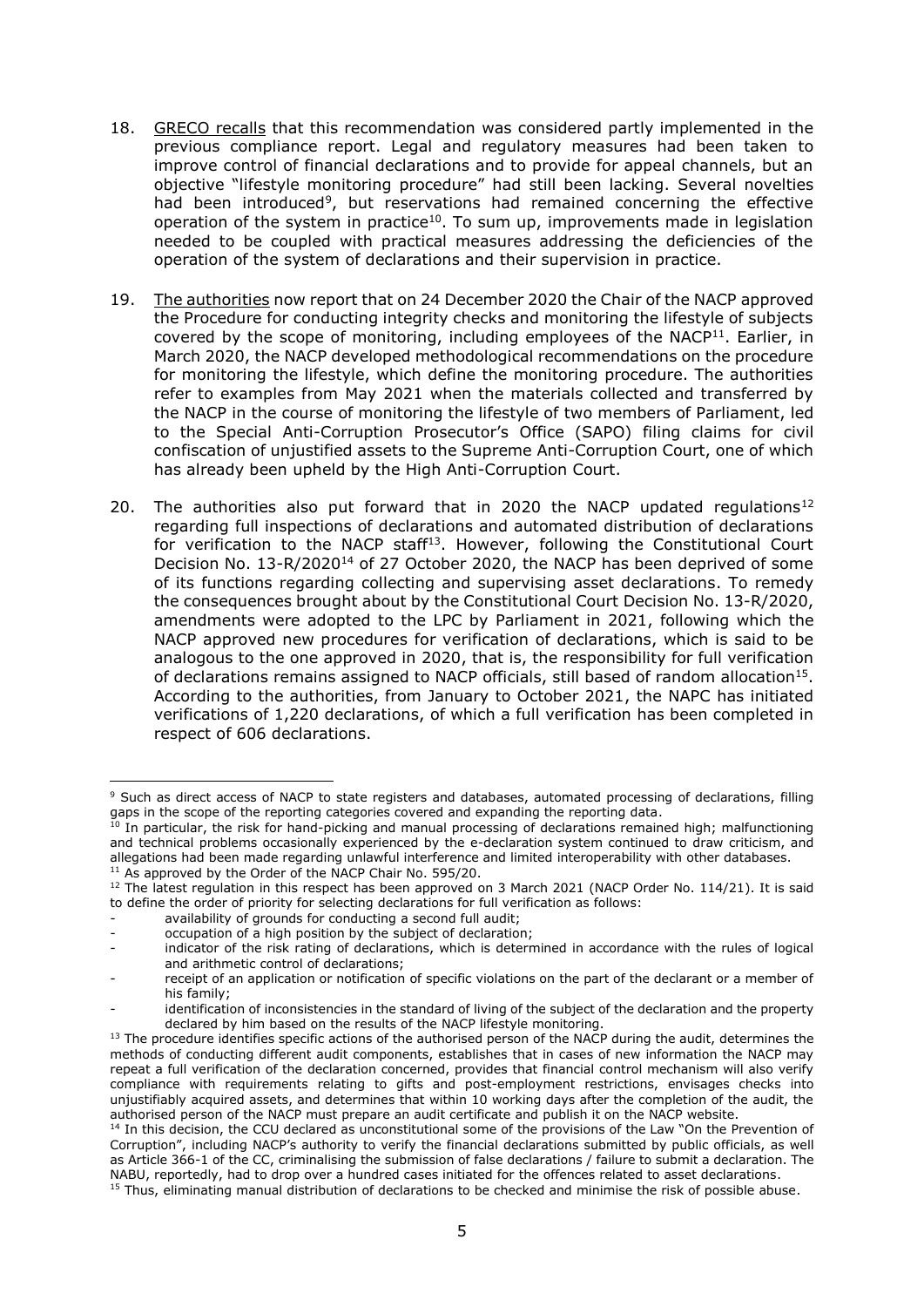- 21. In addition, to regulate the automated data verification, in 2020 the NACP updated a dedicated programme entitled "Logical and arithmetic control system" (LAC), which scans data contained in all declarations<sup>16</sup>. Since its launch on 1 September 2020, the LAC analysed two thousand declarations per week, reaching a 100 000 declarationper-month capacity by the end of November 2020. The authorities report that by May 2021, some 950 000 declarations have been scanned through the LAC. Moreover, the practical experience gathered form the operation of the LAC led to updating, in 2021, the assessment indicators and checklists.
- 22. Finally, the authorities report that following updating the declarations register in 2020, the data contained in the register has been transferred to NACP's own servers, located in the dedicated data protection centre, providing an improved data security and a smoother operation of the system. The authorities also confirm that the NACP has been given with full access to all 16 electronic registers and databases for crosschecking declarations in automated mode.
- 23. GRECO takes note of the information provided. The regulatory and practical measures taken by the authorities during the reporting period represent tangible progress in the implementation of this recommendation. GRECO notes that the adverse consequences for the effectiveness of the anti-corruption system in Ukraine, brought about by the Decision No.13-R of the Constitutional Court of 27 October 2020<sup>17</sup>, have been remedied to some extent by legal amendments to the Law on Prevention of Corruption, adopted in December 2020, notably by restoring the essential part of the NACP's remit and functions relating to the prevention of corruption<sup>18</sup>. That said, the competences of the specialised anti-corruption bodies have been subject to several substantial revisions in the last two years, and the system of verifications of asset declarations in its current form has been established only very recently. The efficiency of this system is yet to be tested through well-established practice. Further, no information has been provided concerning the appeal channels for sanctions imposed.
- 24. In view of the above, GRECO concludes that recommendation ii remains partly implemented.

#### **Recommendation iii.**

- 25. *GRECO recommended ensuring that in practice, the NABU is granted proper and unhindered access a) to the complete asset declarations received by the NACP and b) in the framework of criminal proceedings started on the basis of such declarations, to all national and regional databases necessary for the proper scrutiny of asset declarations.*
- 26. It is recalled that this recommendation was partly implemented in the compliance report. New legal provisions had been adopted to allow NABU's full access to state registries containing asset declarations, specific bank account operations etc. Further, the NACP Guidelines preventing NABU from starting pre-trial investigations in cases of false declarations and illicit enrichment had been abolished. However, the

 $\overline{a}$ <sup>16</sup> While analysing data in declarations, the LAC compares it with information contained in 16 state registers. On the basis of this analysis carried out through an automated process, the LAC ranks declarations using a riskoriented filter and enables identifying declarations that should undergo full verification, thus excluding human intervention in the process.

<sup>&</sup>lt;sup>17</sup> GRECO refers to the extensive, substantiated criticism of the Constitutional Court's reasoning, and the need to ensure the effectiveness of national mechanism to combat corruption, expressed by the European Commission for Democracy through Law (Venice Commission) in its Urgent Joint Opinion of 11 December 2020 on the Legislative Situation regarding anti-corruption mechanisms, following Decision N° 13-R/2020 of the Constitutional Court of Ukraine, issued pursuant to Article 14a of the Venice Commission's Rules of Procedure on 9 December 2020. The full text of the Urgent Opinion can be consulted via the following link: [https://www.venice.coe.int/webforms/documents/?pdf=CDL-AD\(2020\)038-e](https://www.venice.coe.int/webforms/documents/?pdf=CDL-AD(2020)038-e)

 $18$  In particular, through amendments to Articles 11, 12, 13, 13<sup>1</sup> and 14 of the LPC.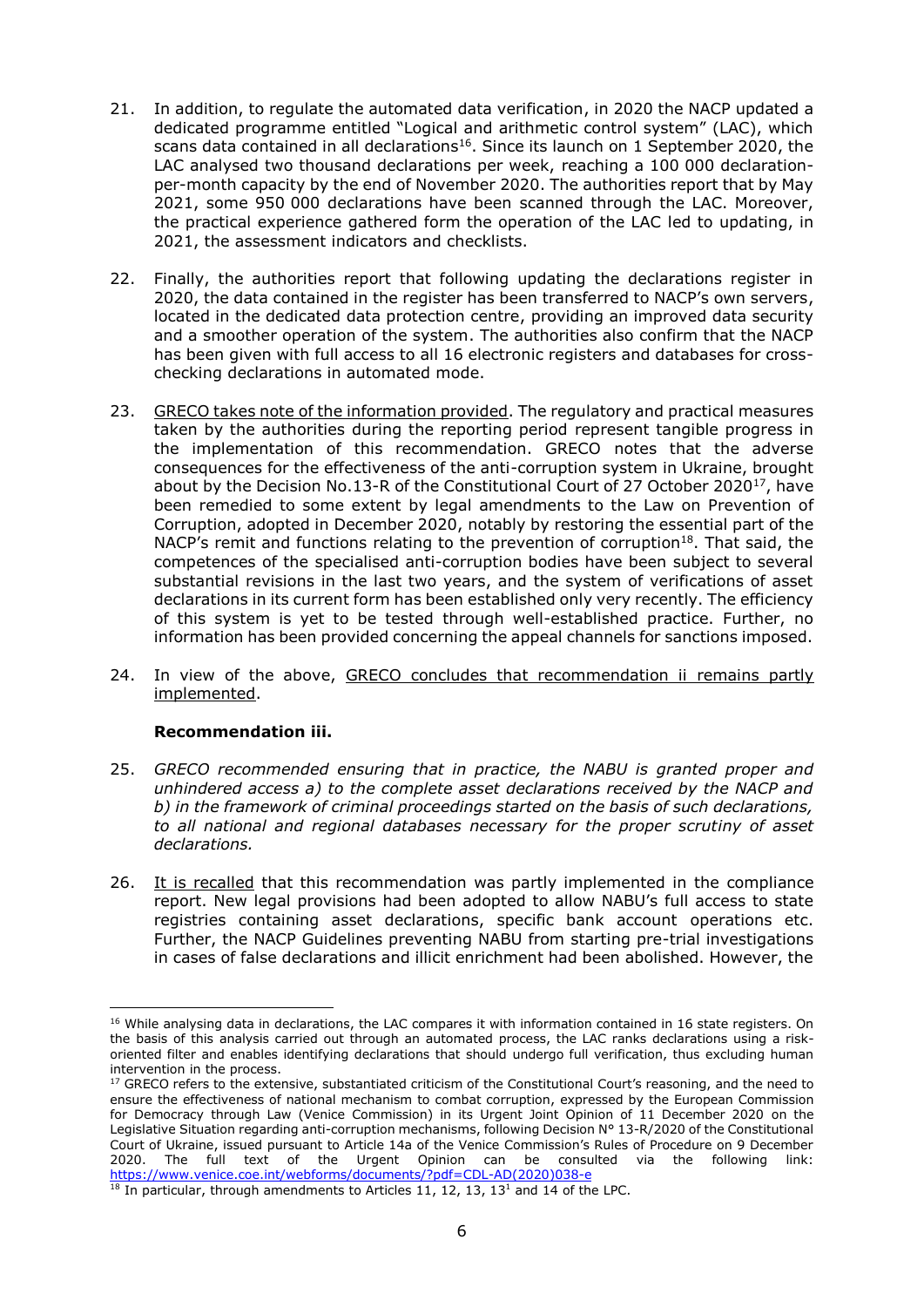system was new at the time, and GRECO had wished to re-assess the situation in light of the implementation of new provisions in practice.

- 27. The Ukrainian authorities now report that in the course of 2020-2021 several working meetings were conducted between the NACP and NABU to strengthen financial control over public officials.
- 28. Following the legislative amendments enabling NABU's access to the Unified State Register of declarations, the Joint NACP and NABU Order No. 134/19/130 of 1 November 2020 approved the procedure for access of NABU to the Register<sup>19</sup>. As regards ensuring NABU's access to national and regional databases and specific information about bank account operations, such possibility has been provided<sup>20</sup> following amendments to several legal acts $^{21}$  adopted in October 2019. However, the NABU draws attention to the fact that the recipient's account number is still not being shared<sup>22</sup> with it by the National Bank<sup>23</sup>. The authorities report that a unified register of bank accounts of individuals and legal entities which, in their view, would increase overall transparency of the financial system and facilitate financial investigations for identifying assets obtained through criminal offences, has still not been established. To sum up, the authorities take the view that at present NABU has effective access to all databases at national and regional levels, necessary for the proper verification of declarations.
- 29. GRECO takes note of the information provided. It would appear that practical impediments to cooperation between the NACP and NABU regarding checks of asset declarations and follow up to be given in cases of violations have been removed, and that interaction between the two anti-corruption bodies has improved. GRECO also notes that NABU has been provided with access to national and regional databases necessary for the proper scrutiny of asset declarations. However, some difficulties remain in place, notably, regarding NABU's direct access to National Bank's database in respect of recipients' account numbers. Such access could be instrumental, for instance, to cross-check the accuracy of account information provided in declarations. It follows that the second part of this recommendation has not been fully addressed.
- 30. In view of the above, GRECO concludes that recommendation iii remains partly implemented.

 $\overline{a}$ 

<sup>&</sup>lt;sup>19</sup> Initially, NABU detectives could access the Register remotely, but as of the end of 2020, access has become possible only through the use of a Qualified Electronic Signature (QES), which NABU is yet to purchase. Thus, for the time being, NABU's detectives can only access the Register from the premises of the NACP, which is considered insufficient for fully-fledged financial investigative work.

<sup>&</sup>lt;sup>20</sup> In particular, the amended Article 62 of the Law on Banks and Banking Activities envisages that information about legal entities and individuals containing bank secrecy, including in cases concerning the identification of unjustified assets and the collection of evidence of their unjustifiability, should be provided to NABU upon written request and may cover accounts, deposits, transactions, transactions of a specific legal entity, individual business entity or individual for a specific period of time, indicating counterparties. In addition, pursuant to Article 62, part 4 of the law "On Banks and Banking Activities", as amended, the ban on providing information about customers of another bank does not apply to cases when such information is provided in accordance with the requirements of paragraphs 3, 31 and 32 of Article 62 of this Law.

<sup>&</sup>lt;sup>21</sup> Law No. 263-IX of 31 October 2019, entitled "On amendments to certain legislative acts of Ukraine concerning confiscation of illegal assets of persons authorized to perform functions of the state or local self-government, and punishment for the acquisition of such assets".

 $22$  The authorities point out that all persons subject to asset and interest declarations must provide all their bank account details, including those outside of Ukraine.

<sup>&</sup>lt;sup>23</sup> According to the Resolution № 13 of the Board of the National Bank of Ukraine (31 January 2020) entitled "on approval of amendments to the rules of storage, protection, use and disclosure of bank secrecy" information regarding operations on the account of a legal entity, individual – business entity or individual (hereinafter referred to as the target account), the information about the payee subject to disclosure includes, in particular, "recipient bank code", "recipient bank", "recipient name", "recipient number/code", but not the actual account number. In spite of NABU's appeals to the National Bank to bring the rules for storing, protecting, using and disclosing bank secrets (of 14 July 2006) into compliance with the amended legislation, the National Bank has not done so.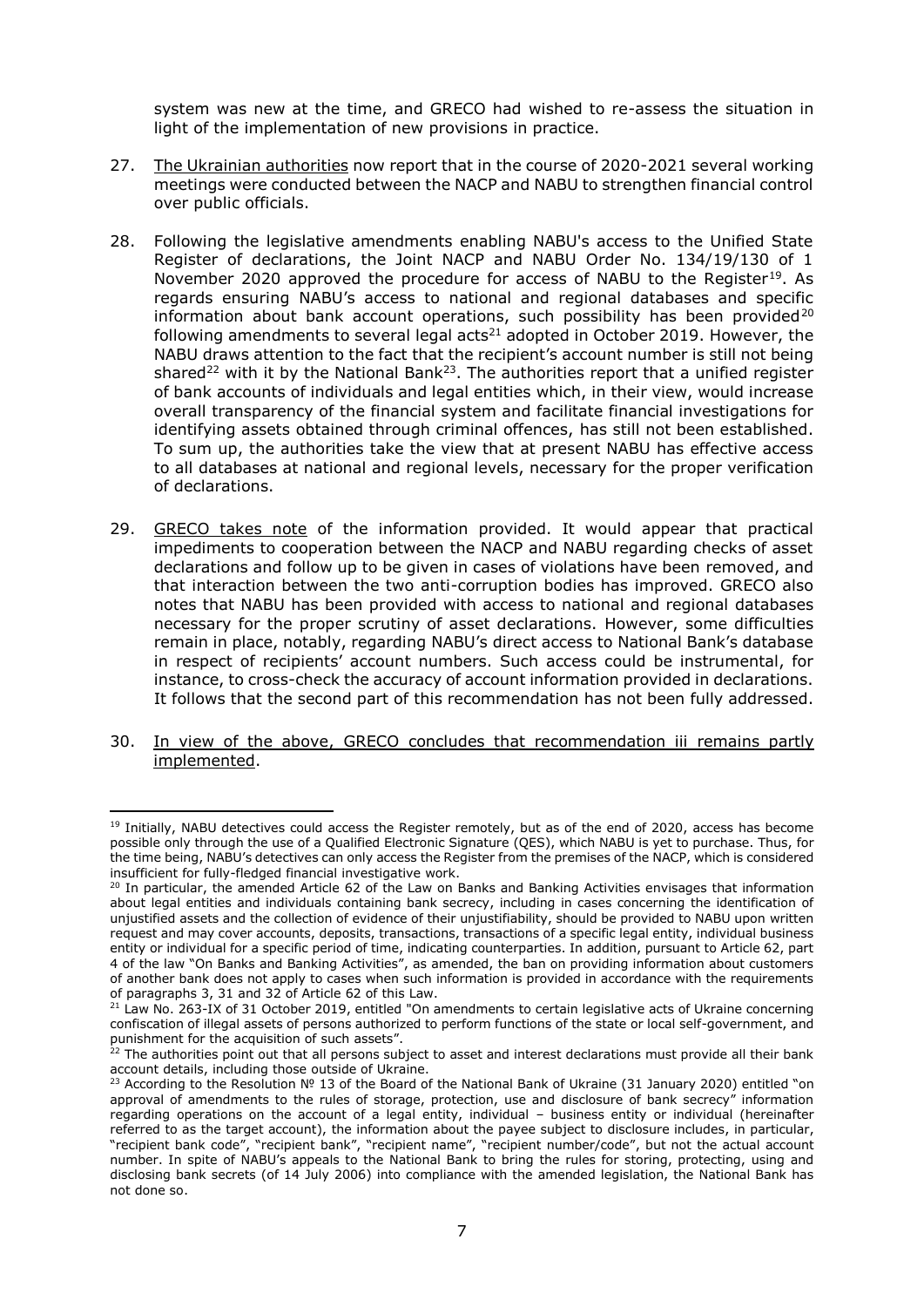#### **Recommendation iv.**

- 31. *GRECO recommended (i) further developing the rules applicable to the acceptance of gifts by members of parliament, judges and prosecutors, in particular, by lowering the threshold of acceptable gifts; providing for more precise definitions to ensure that they cover any benefits including those in kind; clarifying the concept of hospitalities which may be accepted; (ii) establishing internal procedures for the valuation and reporting of gifts, and return of those that are unacceptable.*
- 32. It is recalled that this recommendation was partly implemented in the compliance report. The thresholds for permissible individual gifts and their permissible aggregated annual value had remained too high and was still tied to the cost of living. While some clarifications on the acceptance of gifts had been developed, rules on inkind benefits and the concept of hospitality had still not been clarified. Further, it had been noted that a requirement to report gifts applicable across the public service was in place, but its practical implementation in respect of judges and MPs had been lacking.
- 33. Regarding the first part of the recommendation, the authorities of Ukraine maintain that the cost of living (subsistence minimum) is a measurable and flexible economic indicator and that it's thus justified to use it in determining maximum thresholds of acceptable gifts. They also state that the NACP's recent practice did not reveal the link between gifts allowed and the subsistence minimum as problematic. Further, as to the concept of generally accepted ideas of hospitality, the authorities refer to the definition of a gift contained in Article 1 of the LPC, which, inter alia, includes "an advantage provided/received free of charge, or at a price lesser than the minimum market price"<sup>24</sup>, reiterated in the methodological recommendations developed by the NACP (see paragraph 19 above).
- 34. As to the second part of the recommendation, the authorities inform that no new developments have taken place since the previous compliance report in this respect regarding MPs and judges.
- 35. GRECO takes note of the information provided. Maintaining the subsistence minimum as an indicator for determining maximum value of acceptable gifts was considered insufficient in the Evaluation Report, and remains as such. The authorities do not demonstrate any action taken to implement this part of the recommendation. Further, no new and more precise definition has been introduced to clarify the concept of "hospitalities which may be accepted" in a coherent manner. Finally, no measures have been taken to establish internal procedures for the valuation and reporting of gifts applicable to MPs and judges, similar to those already in place in respect of prosecutors.
- 36. In view of the above, GRECO concludes that recommendation iv remains partly implemented.

# **Recommendation v.**

 $\overline{\phantom{a}}$ 

37. *GRECO recommended that the NACP, in close coordination with Parliament, the judicial and prosecution services, further develops communication and advisory channels with the latter and prepares tailored guidance on implementation of the Law on Prevention of Corruption, as applied to each of the respective professions.*

<sup>&</sup>lt;sup>24</sup> The authorities also refer to explanatory dictionaries of Ukrainian language for nuances of the term "advantage", and the unofficial interpretation of "generally accepted ideas about hospitality" contained in the scientific and practical comments to the LPC.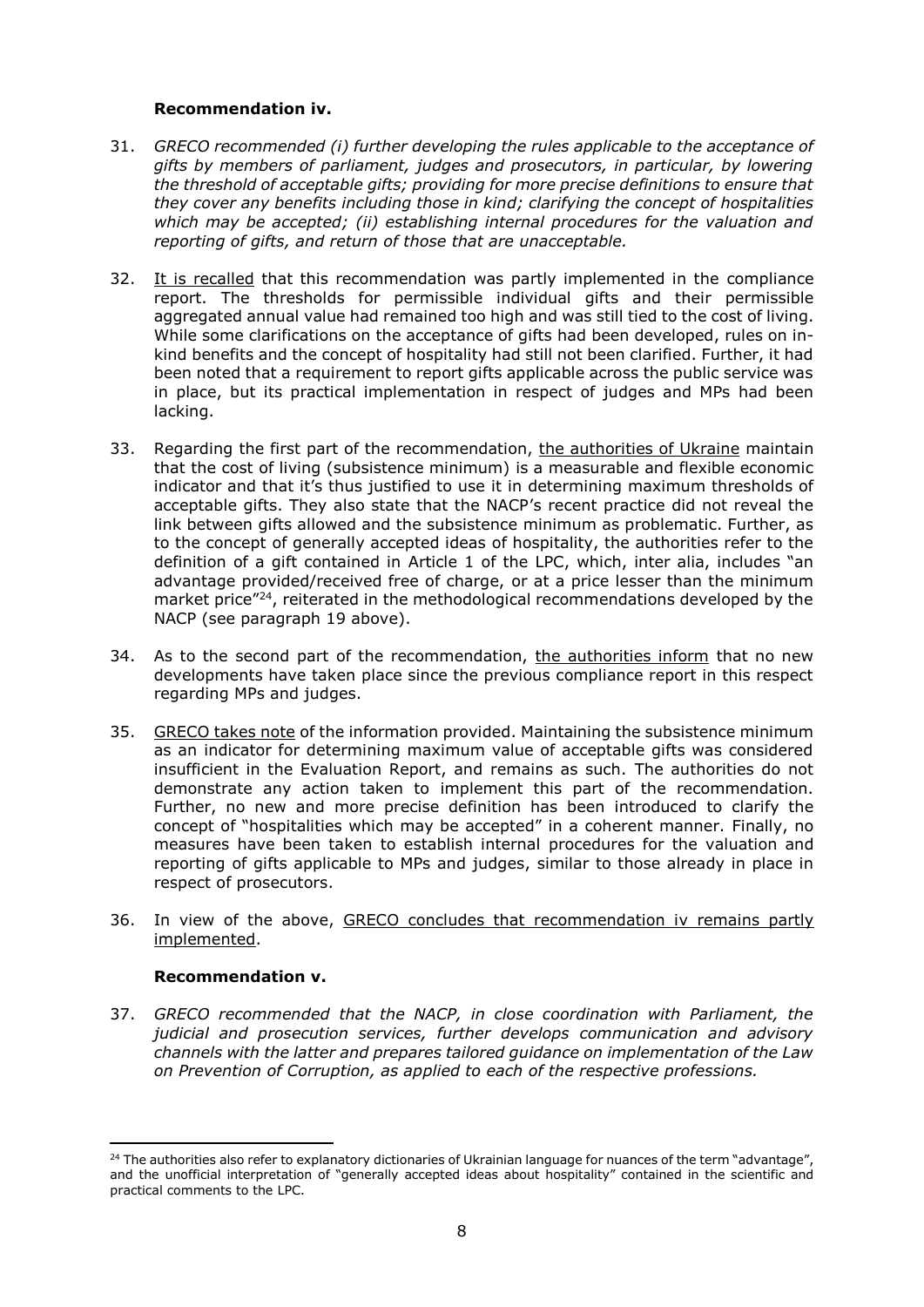- 38. GRECO recalls that this recommendation was partly implemented in the compliance report; some measures had been taken to improve cooperation with parliamentary and judicial authorities, but no information had been provided on the elaboration of tailored guidance for MPs, judges and prosecutors.
- 39. The Ukrainian authorities now report that in April 2021, the NACP presented new Methodological recommendations on the application of certain provisions of the LPC regarding the prevention and resolution of conflicts of interest and compliance with anti-corruption restrictions. These recommendations are said to be based on the NACP experience regarding the most persistent difficulties in the application of anticorruption legislation in respect of public servants, including MPs, judges, and prosecutors.
- 40. GRECO notes the information provided. The adoption of Methodological recommendations on the application of the LPC provisions, addressed to MPs, judges and prosecutors is a welcome development. These recommendations contain chapters focussing *inter alia* on conflicts of interest, gifts, parallel activities, disciplinary, administrative and criminal liability for violations of anti-corruption provisions, also targeting specific categories of public officials. GRECO encourages the Ukrainian authorities to ensure broad dissemination of this document and raise awareness of it among all public officials concerned.
- 41. In view of the above, GRECO concludes that recommendation v has been dealt with in a satisfactory manner.

*Corruption prevention in respect of members of parliament*

#### **Recommendation vi.**

- 42. *GRECO recommended ensuring that all legislative proposals are processed with an adequate level of transparency and consultation, notably by (i) safeguarding inclusiveness of parliamentary committee work both on paper and in practice, including through public consultations and expert hearings, as well as adequate timeframes; (ii) introducing precise rules regarding the fast-track legislative procedure in Parliament and ensuring that it is applied only in exceptional and duly justified circumstances.*
- 43. GRECO recalls that this recommendation was partly implemented in the compliance report. Some measures had been taken to enhance transparency, and a positive general trend had been observed in various committees in this respect. Nonetheless, the time-frames had not been increased and the authorities were encouraged to systematically ensure adequate level of transparency and consultation. A considerable number of important draft laws had still gone through the "fast-track" procedure, while the use of such a procedure should have been limited to exceptional and duly justified circumstances.
- 44. The Ukrainian authorities now state that to enhance transparency and provide more information to the general public, the work plan of the Verkhovna Rada for 2021 has been published on its website. It is added that meetings of the Verkhovna Rada, as well as its Committees, are webcast online. In addition, seven parliamentary committees are said to participate in the implementation of the Memorandum of Understanding concluded in October 2020 between the Verkhovna Rada, the Eastern Europe Foundation and the USAID with the objective to assist Parliament in holding committee hearings, public consultations and broader interaction with stakeholders. The authorities also refer to a number of draft laws aiming to promote transparency and public consultation as regards draft legislation. It is planned to publish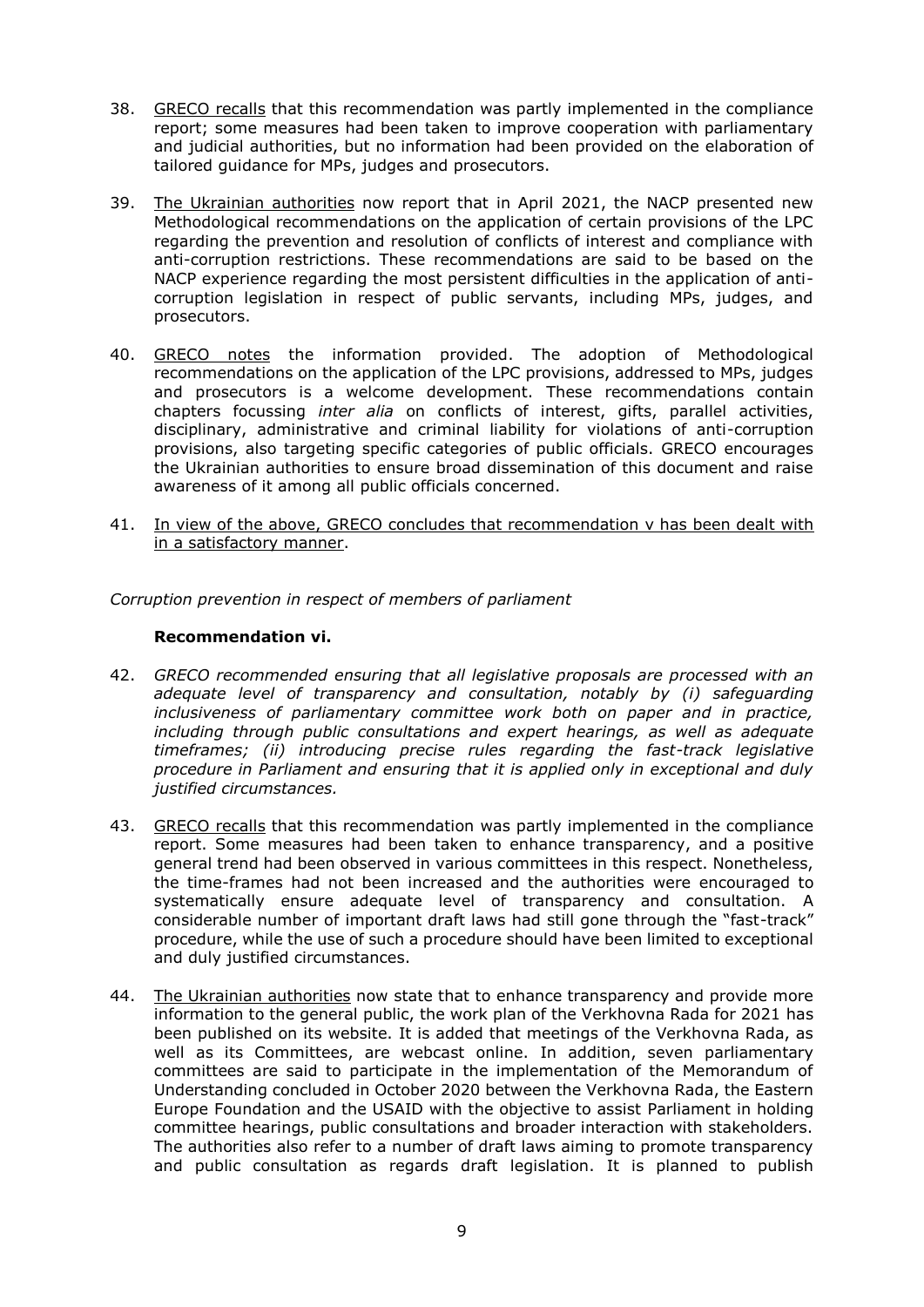compositions of all the investigative commissions, the Committees and contact details of all the deputies on the Verkhovna Rada website.

- 45. As to the second part of the recommendation, the authorities refer to existing legislation setting out rules for "fast-track" legislative procedure, as well as the provisions on the *ad hoc* one-off deviations from regular legislative procedure, that were in place at the time of the adoption of the Evaluation Report. They also report that restrictions on "fast-track" procedure have been established through amendments to the Rules of Procedure of the Verkhovna Rada, adopted on 16 April 2020.
- 46. GRECO takes note of the information provided. It would appear that while overall transparency of legislative work in Parliament is increasing, practice remains inconsistent in this respect, including in the committees<sup>25</sup>. Further, no measures have been reported to enhance time-frames for considering draft legislation, still limited to 30 days. GRECO notes that some restrictions on the use of fast-track procedures have been introduced in April 2020, but it is not clear to what extent these restrictions limit the use of the fast-track legislative procedure to exceptional and duly justified circumstances.
- 47. GRECO concludes that recommendation vi remains partly implemented.

#### **Recommendation vii.**

- 48. *GRECO recommended (i) that a code of conduct for members of Parliament be developed and adopted with the participation of MPs themselves and be made easily accessible to the public; and (ii) that it be coupled with detailed written guidance on its practical implementation (e.g. prevention of conflicts of interest when exercising the parliamentary function, ad-hoc disclosure and self-recusal possibilities with respect to specific conflict of interest situations, gifts and other advantages, third party contacts, etc.).*
- 49. It is recalled that this recommendation was not implemented in the Compliance Report. While the authorities referred to provisions in legislation, setting out ethical principles applicable to MPs, no code of ethics had been developed and no detailed guidance had been provided.
- 50. The Ukrainian authorities now report that that a draft law<sup>26</sup>, aiming at strengthening MPs compliance with ethical standards, was registered in the Verkhovna Rada on 9 December 2019, and, on 7 September 2021, was included on the agenda of the sixth session of the Verkhovna Rada. In addition, reference is made to the provisions of the LPC concerning the issues covered by the present recommendation, which are also applicable to MPs, and the role of the NACP in providing recommendations and advice to different stakeholders, including MPs, regarding the implementation of the existing legislation. The authorities once again quote different legal provisions setting out principles of MPs behaviour and ethical conduct and maintain that the current legislation does not require adopting a separate code of conduct for the MPs.
- 51. GRECO takes note of the information provided. It appears that no tangible steps have been taken to implement this recommendation; no code of conduct nor any guidelines have been adopted.
- 52. GRECO concludes that recommendation vii remains not implemented.

<sup>&</sup>lt;sup>25</sup> While some committees appear to demonstrate a higher degree of transparency and engagement with different stakeholders, others remain less prepared to involve other actors in their work.

<sup>&</sup>lt;sup>26</sup> This draft law is entitled "on amendments to certain legislative acts on countering discrimination and discrimination and compliance with ethical standards by people's Deputies of Ukraine"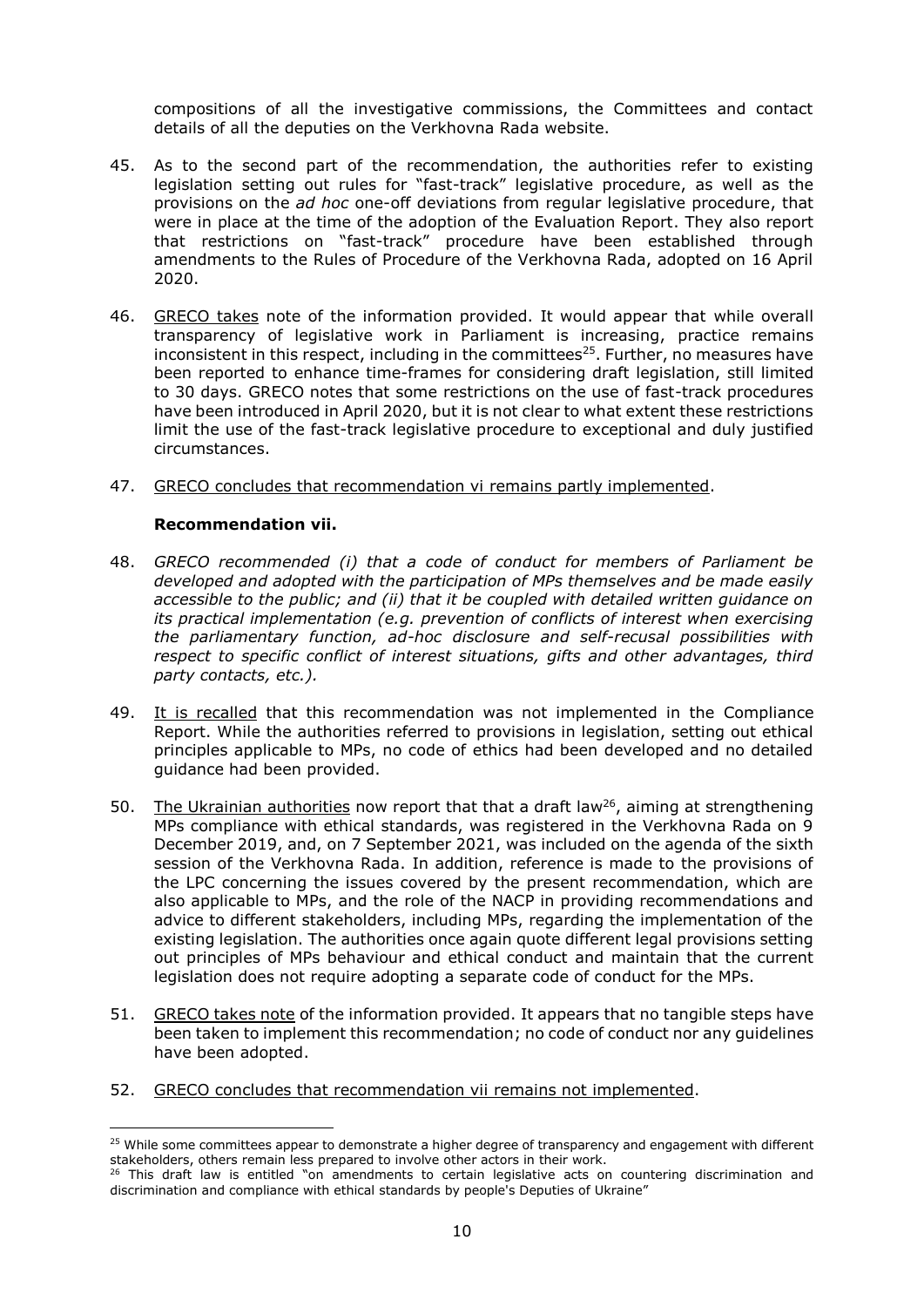#### **Recommendation viii.**

- 53. *GRECO recommended undertaking further appropriate measures to prevent circumvention of the restrictions of parliamentary members' engagement in entrepreneurial activities, not only in law, but also in practice.*
- 54. It is recalled that this recommendation was partly implemented in the Compliance Report. Some measures had been taken by the NACP to enhance MPs' compliance with existing incompatibility requirements (administrative proceedings by the NACP against MPs, and one court decision). However, much more needed to be done to tackle the problems underlying this recommendation, bearing in mind their magnitude, as described in the Evaluation Report (paragraph 84 of the Evaluation Report $27$ ).
- 55. The Ukrainian authorities now report that on 29 April 2021, the Verkhovna Rada adopted several legislative amendments<sup>28</sup>, which modified the provisions of Article 25 of the LPC, introducing 1) a *15-day time limit* for public officials, including MPs, to take actions aimed at terminating business activities; 2) *prohibiting such persons during this period* from conducting business activities etc. However, the authorities also refer to shortcomings in the recently adopted legislation, namely that an MP is only obliged to demonstrate that he/she *"carried out actions aimed at terminating business activities…etc."* to be in conformity with the incompatibility restrictions, without actually terminating such activities. Further, according to the authorities, the law does not establish what constitutes *"actions aimed at terminating business activities"*. In addition, the ban on involvement in business activity only lasts 15 days. To remedy these shortcomings, further draft amendments have been developed by the NACP to introduce in law an obligation that a person must *"take all necessary measures"* aimed at terminating business activities incompatible with the public office performed by that person and that in case of incompatibility, such a person be banned from participation in activities etc. in this regard. These draft amendments are not yet finalised by the Cabinet of Ministers.
- 56. As to inspections by the NACP regarding MPs' compliance with restrictions on engaging in entrepreneurial activities, the authorities report that in 2020 some 13 administrative offences regarding MPs have been detected, of which four were due to violations of restrictions on entrepreneurial activities. In the first half of 2021, no violations of restrictions on entrepreneurial activities have been detected.

 $\overline{a}$ <sup>27</sup> In particular, the GET was concerned to hear from different interlocutors that conflict of interest risks in the legislature have been identified as very high with 2/3 of parliamentarians indirectly - but actively - engaged in entrepreneurial activities. The legislative framework for incompatibility was circumvented as, in practice, MPs held corporate rights or/and interests in commercial companies, with the businesses registered under the names of related persons or other close relatives. One of the most pressing corruption issues in Ukraine was said to be the blurred line between the political elite and business interests, which critically undermined the democratic process.

<sup>&</sup>lt;sup>28</sup> Law of Ukraine "On Amendments to Certain Laws of Ukraine on Improving Some Aspects of Declaration" No. 1443- IX. As part of these amendments, the authorities also refer to Article 36 devoted to preventing conflicts of interest. In particular, Article 36 now states that in respect of public officials, including MPs, shares of a jointstock company located in Ukraine not exceeding 0,25 of the subsistence minimum established for 1 January of the accounting year, and collectively not exceeding 5% of the company's overall voting shares, are no longer subject to transfer to management of other persons. As explained by the authorities, the underlying reason for this amendment was the fact that since 1995 the so-called "voucher privatisation" in Ukraine resulted in millions of Ukrainians becoming minority owners of thousands of former state-owned enterprises. The cost of most such "vouchers" is insignificant and as a number of their owners later became persons exercising public functions, they were obliged to transfer the management of their corporate rights to other persons within 30 days after appointment (election) to the public office. In the vast majority of cases, transfer of management of such "vouchers" would be economically irrational, as the costs of their management would be much higher than their actual value. Hence, the authorities have amended Article 36, freeing public officials from transferring obligations, when the value of "vouchers" does not surpass the established threshold.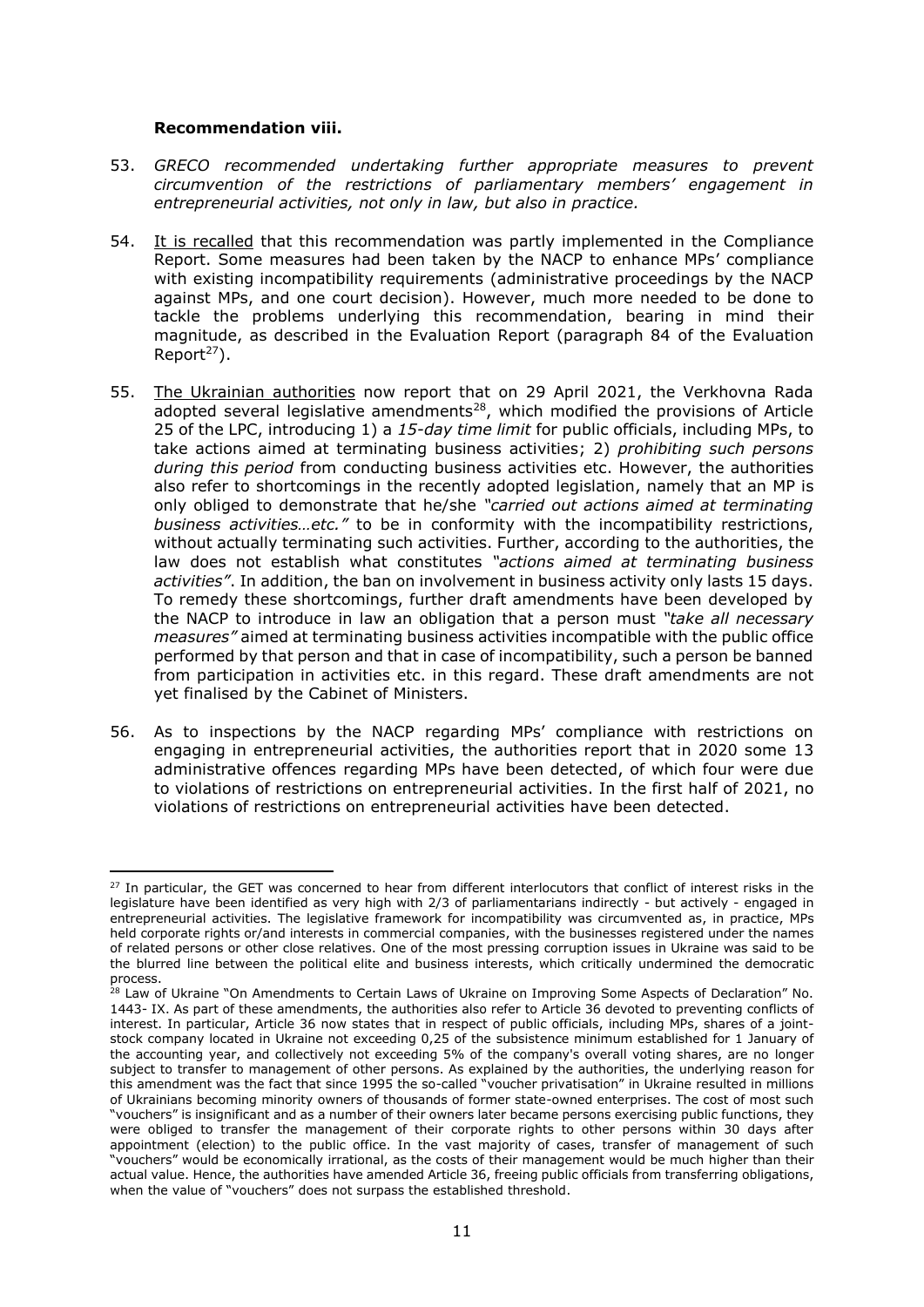- 57. GRECO takes note of the information provided. It appears that further legislative and practical measures have been taken, but GRECO notes that several shortcomings remain in law, as recognised by the authorities, who intend to address them through further amendments, currently underway. GRECO has not been provided with the text of the recently adopted legislation and is therefore not in a position to assess its efficiency in preventing MPs' involvement in entrepreneurial activities, which is the core objective of this recommendation. The statistical information provided by the authorities suggests that the NACP continues detecting violations in this respect.
- 58. GRECO concludes that recommendation viii remains partly implemented.

#### **Recommendation ix.**

- 59. *GRECO recommended the introduction of rules on how members of Parliament engage with lobbyists and other third parties who seek to influence the legislative process.*
- 60. GRECO recalls that this recommendation was not implemented in the compliance report. Two draft laws submitted to Parliament at the time had been revoked.
- 61. The Ukrainian authorities now report that several draft laws<sup>29</sup> on lobbying, submitted to the Verkhovna Rada, had been returned to the author of the legislative initiative. On 31 March 2021, a revised draft law "on state registration of subjects of lobbying and lobbying in Ukraine" had been submitted to the Verkhovna Rada. Further, a Working Group<sup>30</sup> on developing proposals for regulating lobbying activities plans to draft a law on the regulation of lobbying and / or make gradual changes by introducing a register of lobbyists. In addition, another working group responsible for elaborating legislative regulation of the issue of lobbying has been set up on 20 October 2021 by the Rada Committee on Legal Policy. It is reported that work is currently in progress on a draft law on lobbying.
- 62. GRECO notes the information provided. It is regrettable that no tangible progress has been achieved to introduce rules regulating engagement of the MPs with lobbyists and other third parties. Some legal initiatives have been reported, but none of them have materialised yet.
- 63. GRECO concludes that recommendation ix remains not implemented.

#### **Recommendation x.**

- 64. *GRECO recommended significantly strengthening the internal control mechanisms for integrity in Parliament so as to ensure independent, continuous and proactive monitoring and enforcement of the relevant rules. This clearly presupposes that a range of effective, proportionate and dissuasive sanctions be available.*
- 65. GRECO recalls that this recommendation was not implemented in the Compliance Report. The reforms referred to by the authorities had been in existence already at the time of the adoption of the Evaluation Report and had been considered insufficient.
- 66. The Ukrainian authorities now report that pursuant to the resolution of the Verkhovna Rada of 18 July 2020<sup>31</sup>, a Department for the prevention of corruption, with a full-

 $29$  Draft laws "on state registration of subjects of lobbying and lobbying in Ukraine" (register No. 3059), "on lobbying" (Reg. No. 3059-1), "on legal and transparent regulation of lobbying activities" (register. No. 3059-2), and "on lobbying activities" (register. № 3059-3).

<sup>&</sup>lt;sup>30</sup> Set up under the Parliamentary Committee on Anticorruption Policy.

<sup>&</sup>lt;sup>31</sup> Resolution No. 723-IX on amendments to paragraph 2 of the resolution on the structure of the staff of the Verkhovna Rada of Ukraine.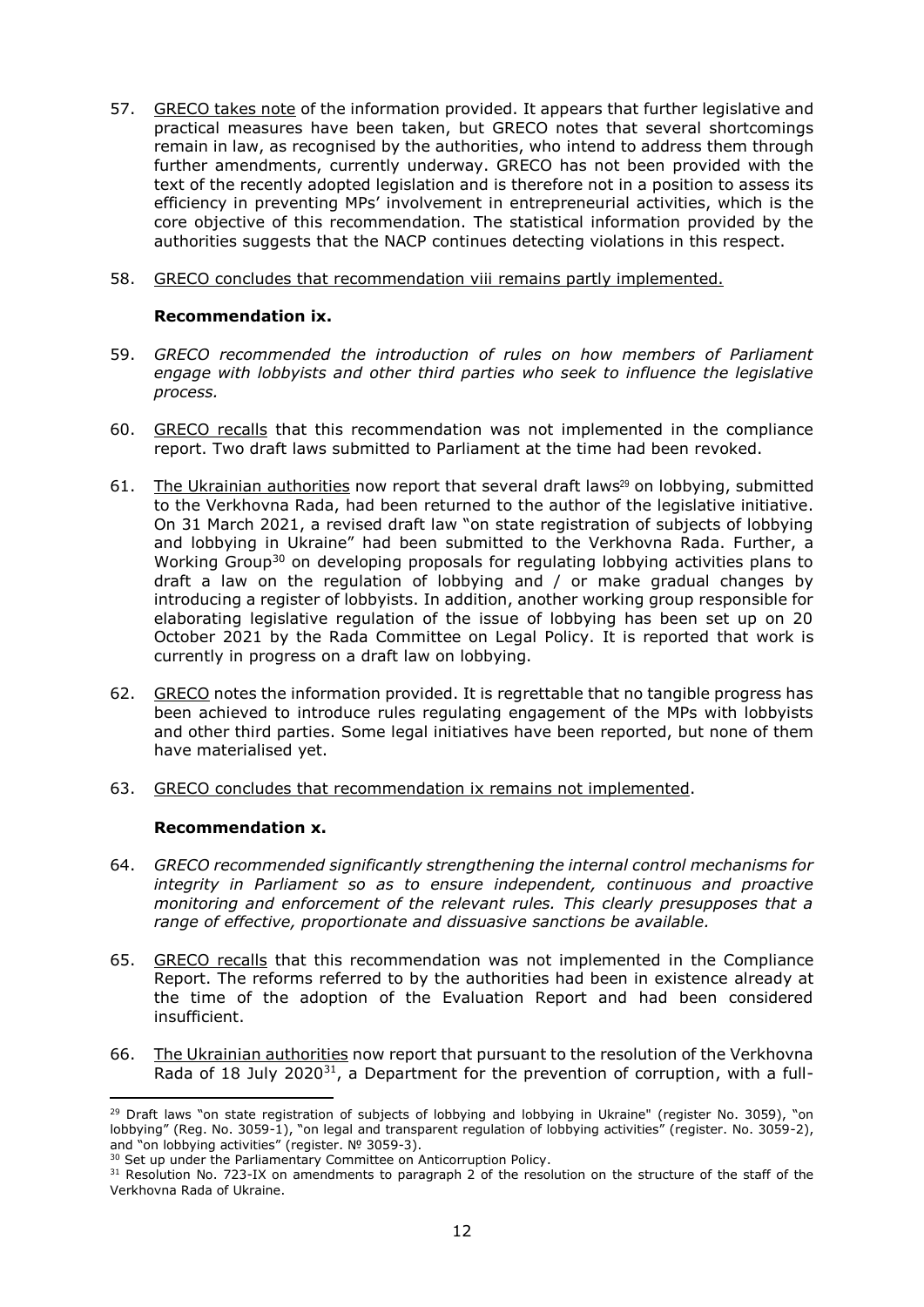time staff of five people, has been set up at the Secretariat of the Verkhovna Rada. The authorities specify that this structural unit has been endowed with the tasks envisaged under the new Article  $13<sup>1</sup>$  (entitled "Authorised units for the prevention and detection of corruption) paragraph 6 of the LPC, introduced through amendments of 15 December 2020. In particular, these tasks include controlling the implementation of measures to prevent corruption; assessing corruption risks and proposing measures to eliminate them; providing methodological and advisory assistance on the anti-corruption legislation; identifying measures to detect conflicts of interest and facilitate their resolution; informing internally and the NACP of such instances and resolving them; verifying the submission of declarations by MPs and notifying the NACP of the non-submission of such declarations etc.

- 67. GRECO takes note of the information provided. It appears that a new structural unit has been set up in the Secretariat of Parliament to enhance internal control mechanisms regarding integrity among the MPs. The newly established Department for the prevention of corruption in charge of supervising MPs' compliance with integrity rules could become an important tool in this respect. The main function of the Department is detecting and reporting violations to the NACP and other specialised public bodies in charge of combating corruption. However, GRECO notes that the Department itself has no capacity to impose and enforce any sanctions for violations detected, as such measures are reserved to specialised anti-corruption bodies in the context of administrative or criminal violations (NACP, NABU, SAPO and High Anti-Corruption Court, as appropriate). Consequently, the internal parliamentary mechanism is limited to detecting and reporting anti-corruption violations, but does not provide for effective, proportionate and dissuasive sanctions within Parliament. Therefore, measures taken to address this recommendation remain insufficient to consider it implemented more than partly.
- 68. GRECO concludes that recommendation x has been partly implemented.

#### **Recommendation xii.**

- 69. *GRECO recommended developing efficient internal mechanisms to promote and raise awareness on integrity matters in Parliament, both on an individual basis (confidential counselling) and on an institutional level (training, institutional discussions on ethical issues, active involvement of leadership structures).*
- 70. It is recalled that this recommendation was not implemented in the Compliance Report; no information had been submitted by the authorities in this regard.
- 71. The Ukrainian authorities now report that since the setting up in July 2020 of the Department for the prevention of corruption of the Secretariat of the Verkhovna Rada (see recommendation x), this Department conducted several training sessions for MPs entitled "Virtuous Parliament: how to declare in 2021". According to the authorities, 44 MPs took part in the session conducted on 10 March, 44 on 11 March, 27 on 16 March and 28 on 23 March 2021. The tasks of the Department include providing methodological and advisory assistance and consultation on compliance with anti-corruption legislation and conducting trainings. In addition, it is reported that in the course of 2020, the NACP provided training to MPs, entitled "Declare in 2020".
- 72. GRECO takes note of the information provided, in particular the establishment of the Department for the Prevention of Corruption within the Secretariat of Parliament. Thus, some initial measures are underway as regards raising awareness of integrity matters among MPs. These steps are headed in the right direction, but their limited scale does not demonstrate institutional discussions on ethical issues, or active involvement of leadership structures in Parliament. Until further examples of consistent practice of training and confidential counselling provided to MPs on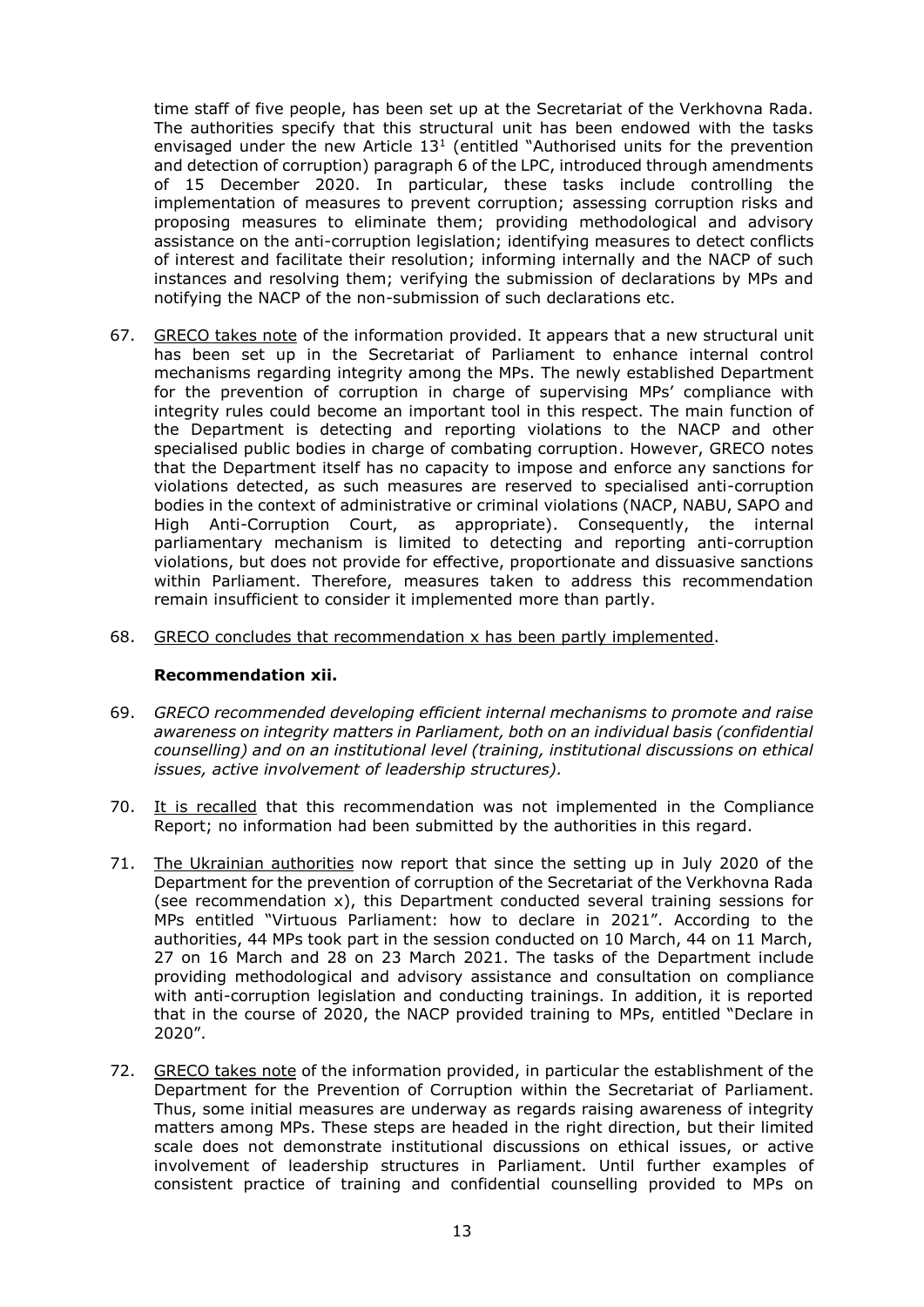integrity matters are available, GRECO cannot consider this recommendation as implemented more than partly.

73. GRECO concludes that recommendation xii has been partly implemented.

*Corruption prevention in respect of judges*

#### **Recommendation xiii.**

- 74. *GRECO recommended abolishing the criminal offence of "Delivery of a knowingly unfair sentence, judgment, ruling or order by a judge" (article 375 of the Criminal Code) and/or, at the least, otherwise ensuring that this and any other criminal offences criminalise only deliberate miscarriages of justice and are not misused by law enforcement agencies to exert undue influence and pressure on judges.*
- 75. GRECO recalls that this recommendation was not implemented in the Compliance Report. Two new draft laws had been registered at the time, one aimed at enhancing the criminal liability of judges under Article 375<sup>32</sup> of the CC, and the other one intending to abolish article 375 altogether. However, the issue had remained unresolved.
- 76. The Ukrainian authorities now report that in its decision of 11 June 2020, the Constitutional Court of Ukraine declared Article 375 of the CC as unconstitutional, and its validity has been extended for six months so as to allow Parliament to finetune its new wording. However, Parliament did not make any further amendments to this article and, upon expiry of the six-months' period, Article 375 of the CC has become null and void. That said, the authorities express the view that the abolition of this provision is highly problematic in the context of current extent of corruption within the judiciary, and confirm their intention of re-introducing criminal liability of judges for intentional delivery of knowingly unjust or unreasonable decisions. Four different draft laws in this respect have been included on the agenda of the sixth session of Parliament on 7 September 2021.
- 77. GRECO notes with satisfaction that at present, Article 375 of the CC is no longer in force since being declared unconstitutional by the Constitutional Court.
- 78. GRECO concludes that recommendation xiii has been dealt with in a satisfactory manner.
- 79. That said, the envisaged re-introducing of criminal liability of judges for "intentional making a knowingly unjust or unreasonable decision etc." may lead to serious concerns. GRECO urges the Ukrainian authorities to refrain from reinstating such a criminal provision and reserves the right to re-examine the implementation of this recommendation, should any adverse developments take place in this regard.

#### **Recommendation xiv.**

- 80. *GRECO recommended that measures be taken to ensure the safety of judges to make them less vulnerable to external pressure and corruption.*
- 81. It is recalled that this recommendation was partly implemented in the Compliance Report. Some measures had been taken to improve the safety of judges, in particular, protection had been provided by the National Police and the National Guard Service,

 $32$  "Intentional making a knowingly unjust or unreasonable decision by judge or investigating judge (sentence, ruling or resolution) for selfish or other personal reasons, or if it has caused substantial damage to the rights, freedoms and interests of individuals or state or public interests, or the interests of legal entities.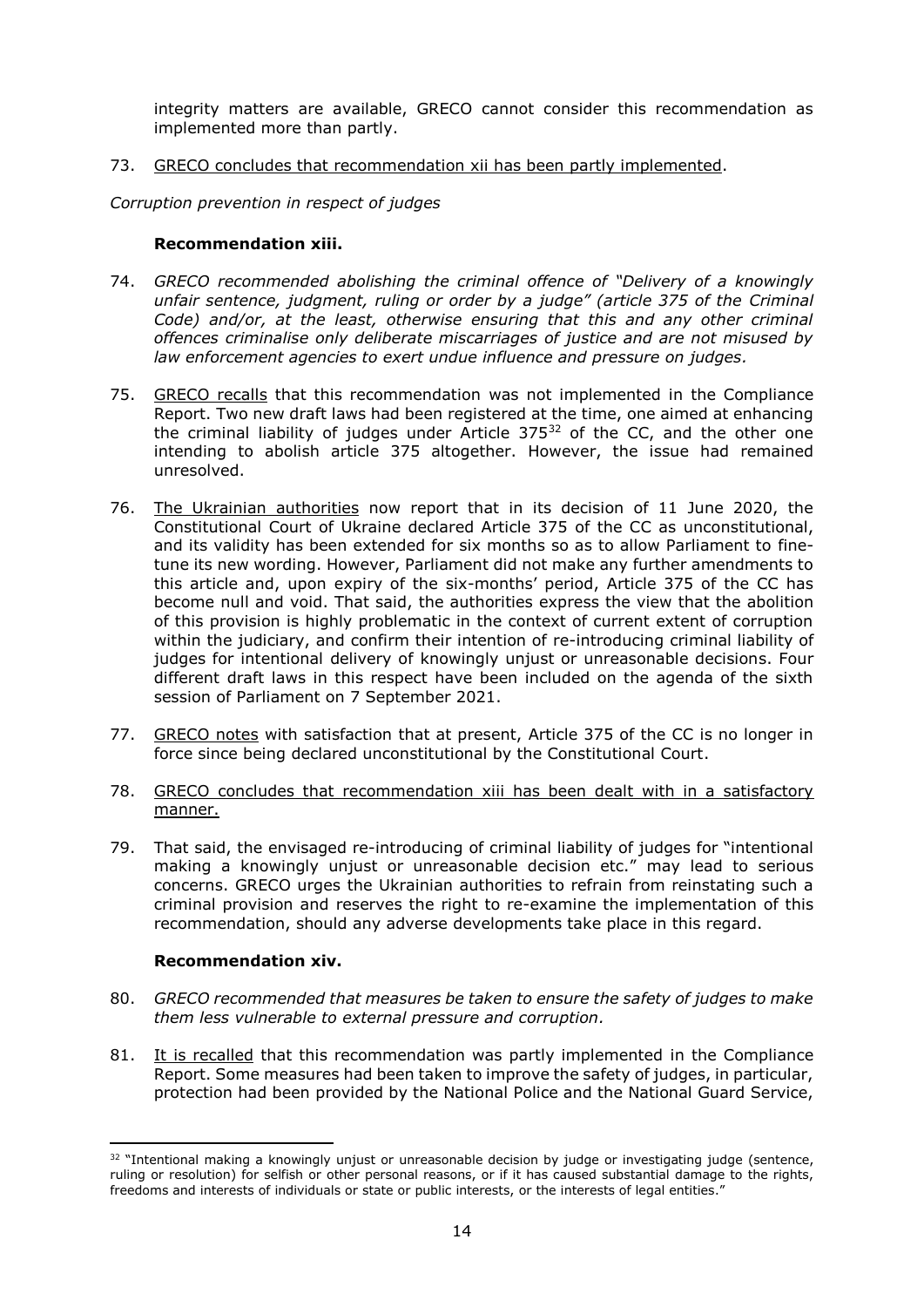and the launching of the Court Security Service had been imminent. However, it had not yet started to function in full capacity.

- 82. The Ukrainian authorities now report that the setting up of the Court Security Service units has been completed in all 24 regions of Ukraine. As of 10 November 2021, the Court Security Service provides protection of 588 judicial bodies and institutions, including 532 courts (2870 courtrooms) and 56 other bodies or institutions, thus covering 80% of these bodies. In 2021 alone, the protection of the Court Security Service has been provided to a further 120 courts. There are still some 146 objects to which the protection of the Service needs to be extended. This work is done by over 4 200 employees, including mobile units travelling to remote courthouses. Rapid Response Units are in operation in nine regions of the country to ensure security during sessions on high-profile court cases. Further, personal security and property protection is provided to 30 judges. Overall, the Court Security Service has the capacity of employing 10 559 people, and its current staff is at 50% of full capacity.
- 83. GRECO takes note of the information provided. It would appear that rigorous measures have been taken to enhance judges' physical security and improve protection of public order in courts. While these are clearly positive developments, only half of the staffing capacity of the Court Security Service has been utilised. GRECO will be able to reassess this recommendation, once the human and material resources envisaged for the Court Security Service are deployed to a greater extent.
- 84. In view of the above, GRECO concludes that recommendation xiv remains partly implemented.

#### **Recommendation xv.**

- 85. *GRECO recommended (i) reviewing the need to reduce the number of bodies involved in the appointment of judges; (ii) defining more precisely the tasks and powers of the Public Council of Integrity, further ensuring that its composition reflects the diversity of society, and strengthening the rules on conflicts of interest – including through the provision of an effective control mechanism.*
- 86. GRECO recalls that this recommendation was partly implemented in the Compliance Report. The adoption of the law reforming judicial self-governance and bringing the High Qualification Commission of Judges (HQC) within the structure of the High Judicial Council (HJC) had been viewed as positive developments. However, the overhaul of the judicial system was still on-going. The second part of this recommendation had not been addressed at the time.
- 87. The Ukrainian authorities now report that the issue of reducing the number of bodies involved in the appointment of judges has been thoroughly examined in the course of consideration of a series of legal amendments relating to the judiciary in 2020- 2021. As a result, it has been concluded that reducing the number of such bodies by combining the HJC and the HQC would not be advisable at this stage. Consequently, the HJC, the HQC, the Competition Commission, the Ethics Council and the Public Council on Integrity will continue to exist. The authorities report that the composition of the Ethics Council has been approved on 9 November 2021. In addition, reference is made to paragraph 4.2.1. of the Strategy for the development of the justice system and constitutional justice for 2021-2023, which provides for the possibility of bringing HQC into the structure of HCJ, to be implemented after new members of HQC conduct qualification assessment of acting judges and fill the vacant judicial positions.
- 88. As regards the second part of the recommendation, the authorities recall that the Public Council of Integrity is the only body involved in the assessment and selection of judges, having a methodology for assessing integrity and ethics on the basis of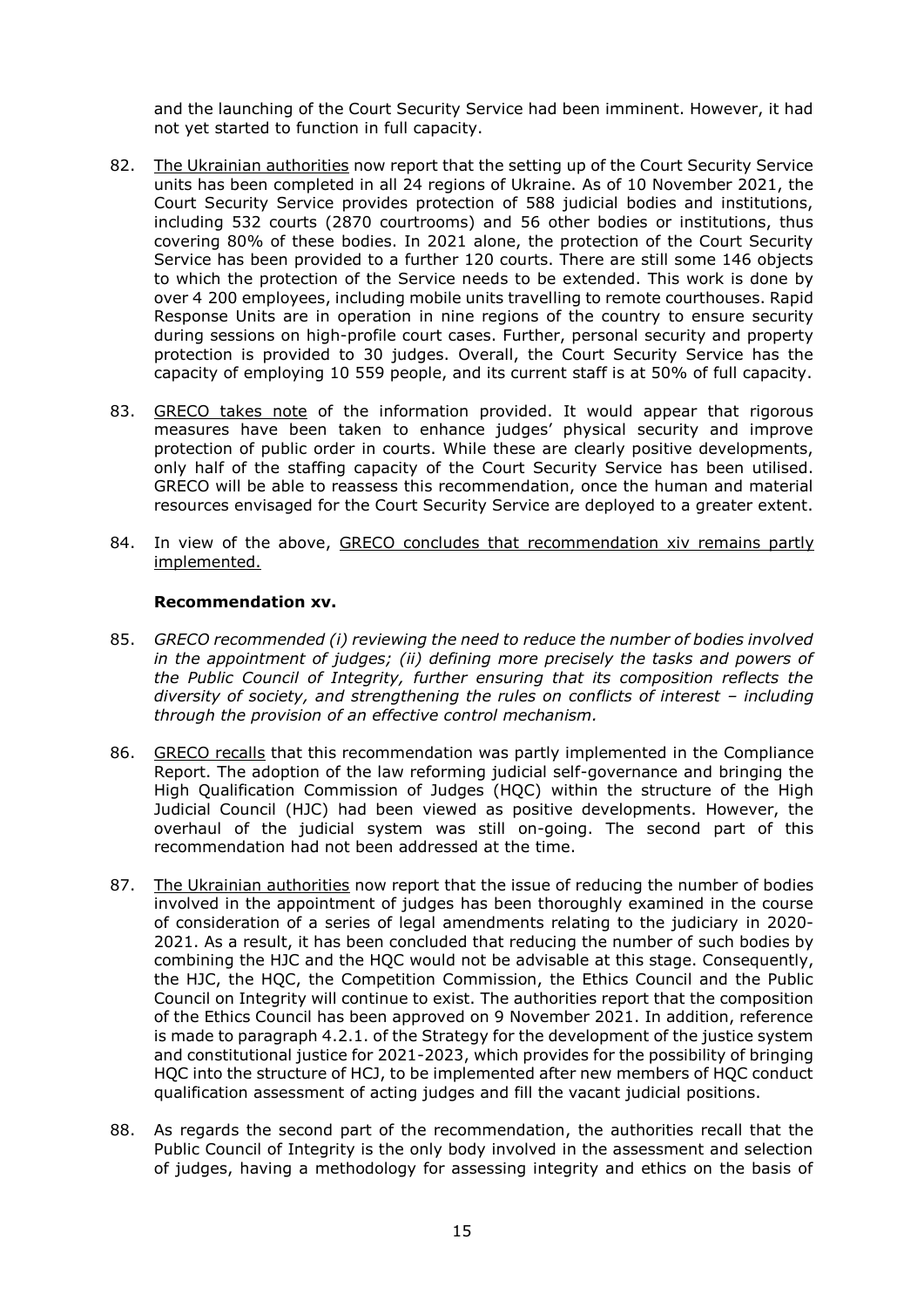clearly defined criteria<sup>33</sup>. However, for the time being, no legislative changes have been made in relation to the tasks and powers of the Public Council<sup>34</sup>. According to the authorities, the term of office of members of the Public Council of Integrity expired at the end of 2020 and its new composition has not yet been selected<sup>35</sup>.

- 89. GRECO notes, with respect to the first part of the recommendation, that the need to reduce the number of bodies involved in judicial appointments has apparently been reviewed by the relevant authorities in the context of legislative amendments relating to various judicial bodies, and a possibility of bringing the HQC into the structure of the HJC has been envisaged in a policy document. Thus, the formal requirement of the first part of the recommendation has been met. The recent adoption of legal amendments with the purpose of enabling self-governing judicial bodies to resume functioning are also to be welcomed. That said, GRECO remains concerned over the persisting deadlock as regards the resuming of functioning of most of the judicial self-governing bodies, entailing risks to institutional set-up guarantees and undue influences. It is of paramount importance that these bodies are formed in a manner providing solid guarantees of independence to the judiciary. The second part of the recommendation has still not been addressed.
- 90. GRECO concludes that recommendation xv remains partly implemented.

#### **Recommendation xvii.**

 $\overline{a}$ 

- 91. *GRECO recommended that periodic performance evaluation of judges is carried out by judges on the basis of pre-established, uniform and objective criteria in relation to their daily work.*
- 92. It is recalled that this recommendation was not implemented in the Compliance Report. The situation had not changed since the adoption of the Evaluation Report, except in respect of some on-going work on the elaboration of a methodology for regular evaluation of judges, which had not been completed at the time.
- 93. The authorities of Ukraine now report that on 13 July 2021, Parliament adopted amendments to the Law "On the Judiciary and the Status of Judges" and some other laws on relaunching of the HQC. The new composition of the High Qualification Commission (HQC), once selected, will resume developing of the methodology of assessment and self-assessment of judges. The authorities report that the development of a methodology for evaluating judges, referred to in the previous compliance report, has been suspended.
- 94. GRECO notes with regret that no progress has been achieved in the implementation of this recommendation. On the contrary, the previous preparatory works to develop some criteria for the evaluation of judges has been discontinued. The persistent lack of clear, uniform and objective criteria for periodic evaluation of judges needs to be addressed urgently.
- 95. GRECO concludes that recommendation xvii remains not implemented.

 $33$  The authorities refer to recent international initiatives, supporting the role played by the Public Council of Integrity and highlighting the need to preserve its involvement in the procedures for evaluating and selecting judges in Ukraine.

<sup>&</sup>lt;sup>34</sup> The draft Anti-Corruption Strategy for 2021-2025 provides for "improving the verification of compliance with the criteria (indicators) of the integrity of candidates within the framework of the procedures for selecting and appointing new judges with the involvement of the Public Council of Integrity, having determined its status, the procedure for formation and the organisational and legal basis of its activities".

<sup>&</sup>lt;sup>35</sup> The authorities specify that new members of the Public Council of Integrity will be elected once the new members of the High Qualification Commission have been selected, which has not yet materialised.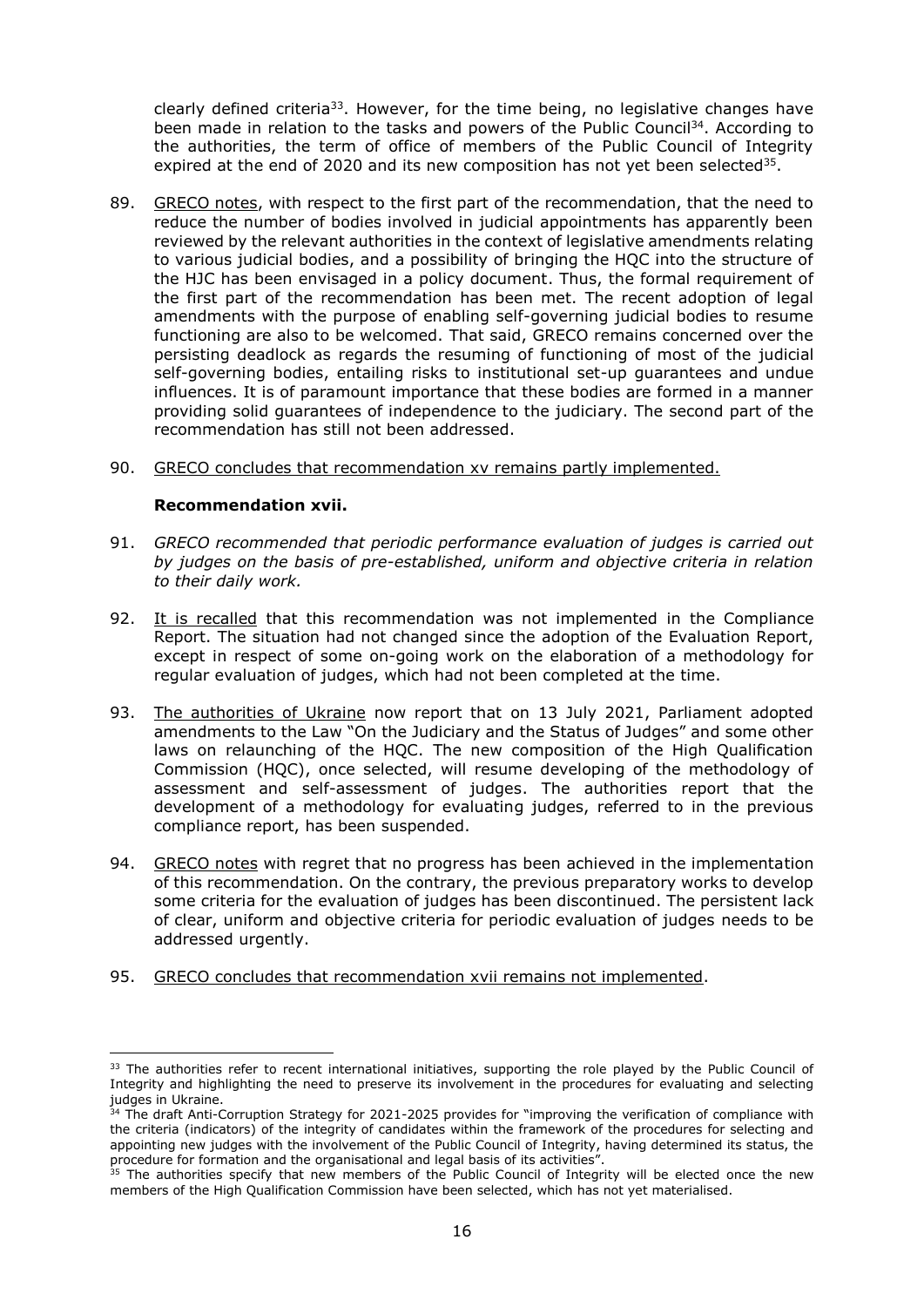#### **Recommendation xviii.**

- 96. *GRECO recommended ensuring that in all court proceedings any decisions on disqualification of a judge are taken without his/her participation and can be appealed.*
- 97. GRECO recalls that this recommendation was partly implemented in the Compliance Report. The amended procedure for recusal of a judge had provided that, when the court would decide that the recusal had not been grounded, the recusal decision would then have to be taken by a judge from another court. However, no appeal channels had been indicated for such decisions.
- 98. The authorities once again reiterate legal provisions<sup>36</sup>, which were already provided in the context of the previous compliance report. Further, the authorities refer to Article 81 of the Criminal Procedure Code, which establishes that in case of recusal to an investigating judge, or a single judge conducting court proceedings, the issue of recusal is considered by another judge of the same court. Should a recusal request be made in respect of one, several or all judges conducting proceedings collectively, such request would be considered by the same court. Finally, the authorities refer to provisions of the Code of Civil Procedure, the Code of Economic Procedure and the Code of Administrative Procedure, which establish that violation of norms of procedural law are grounds for mandatory annulment of court decisions.
- 99. GRECO takes note of the information provided. While appreciating additional procedural nuances clarified by the authorities, the possibility for the judge, whose recusal has been requested, to participate in the examination of the recusal request remains a source of concern. In addition, the authorities did not provide information as to whether an appeal of the decision on recusal *per se* is possible. It follows that this recommendation cannot be considered as implemented more than partly.
- 100. GRECO concludes that recommendation xviii remains partly implemented.

# **Recommendation xix.**

- 101. *GRECO recommended defining disciplinary offences relating to judges' conduct more precisely, including by replacing the reference to "norms of judicial ethics and standards of conduct which ensure public trust in court" with clear and specific offences.*
- 102. It is recalled that this recommendation was not implemented in the Compliance Report. Some work was in progress at the time regarding updating of the Code of Judicial Ethics and preparing a commentary to this Code, but no amendments had been made to clearly define disciplinary offences provided for in the Law on the Judiciary and the Status of Judges.
- 103. The Ukrainian authorities now report that the draft Anti-Corruption Strategy for 2021- 2025 contains among its strategic objectives the clarification of the definitions of disciplinary liability of judges, in particular to more clearly identify signs of disciplinary offences that "tarnish the title of judge" or "undermine the authority of justice". Further, the Strategy for the Development of the Justice System and Constitutional Judiciary for 2021 - 2023, provides, in particular, the improvement of the norms on disciplinary liability for intentional or negligent violation of procedural law during the administration of justice, and introduction of a clearer definition of the grounds for disciplinary liability for violation of the rules of judicial ethics. In addition, in June 2020, the HJC set up a working group to summarise disciplinary practice in

<sup>&</sup>lt;sup>36</sup> Namely, Article 40 of the Code of Civil Procedure, Article 39 of the Code of Economic Procedure and Article 40 of the Code of Administrative Procedure.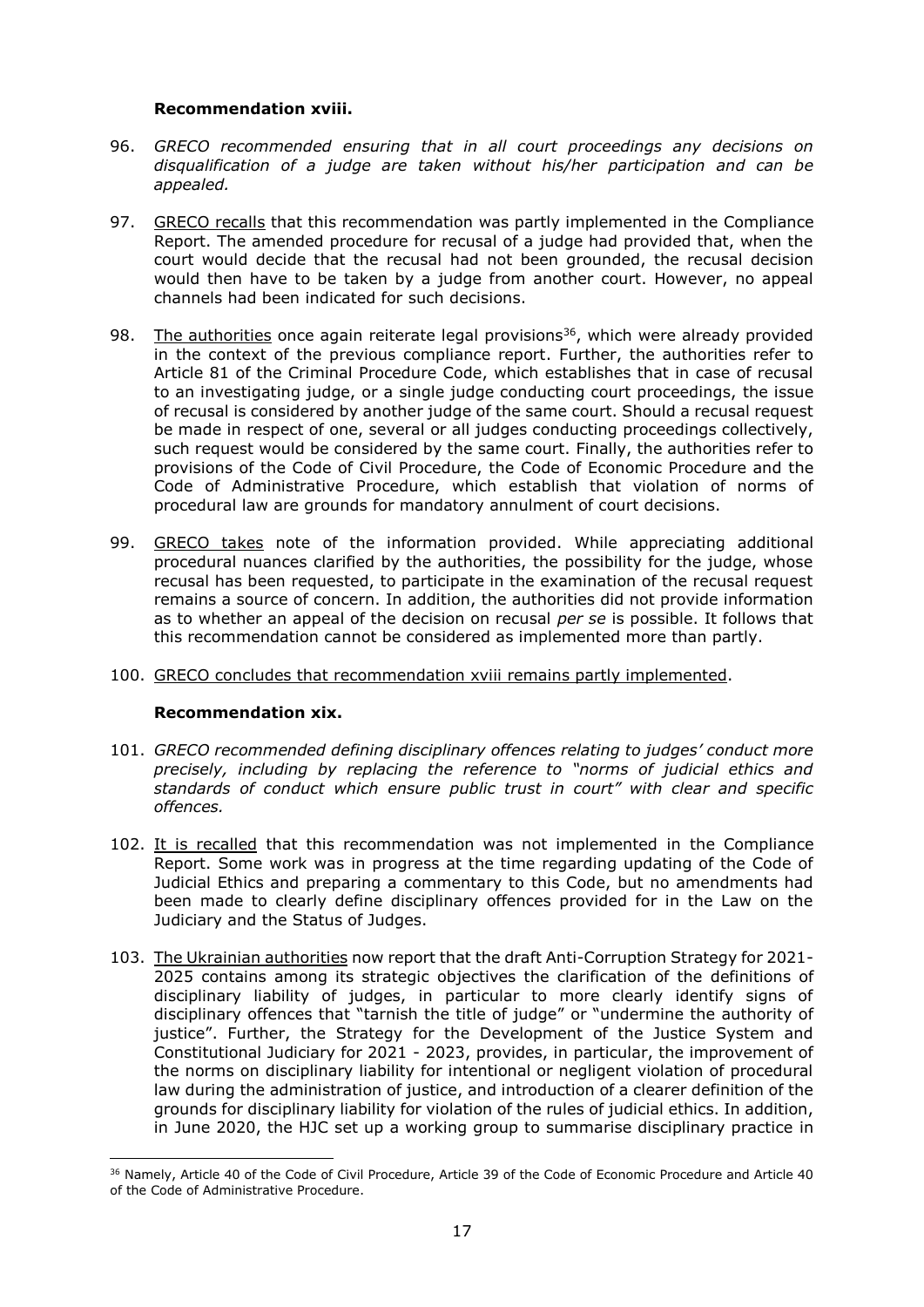the judiciary, which was replaced in April 2021 by another working group with a similar task, this time composed of members of the HJC.

- 104. GRECO notes that while some measures are envisaged, according to a policy document, no tangible progress has been reported to introduce clear definitions of disciplinary offences relating to judges' conduct. No information has been provided as to the actual or expected results of activity of the two working groups, referred to by the authorities. GRECO stresses that the issue of clarifying definitions of disciplinary offences still needs to be resolved.
- 105. GRECO concludes that recommendation xix remains not implemented.

*Corruption prevention in respect of prosecutors*

#### **Recommendation xxiii.**

- 106. *GRECO recommended amending the statutory composition of the Qualifications and Disciplinary Commission to ensure an absolute majority of prosecutorial practitioners elected by their peers.*
- 107. GRECO recalls that this recommendation was not implemented in the Compliance Report. It was noted that the new Law on the Reform of the Prosecutor's Office considerably changed the situation assessed since the adoption of the Evaluation Report by suspending altogether the Qualification Disciplinary Commission (QDC). What is more, the recruitment functions had been temporarily transferred to personnel commissions, whose composition, functions and procedures had not been regulated by law.
- 108. The Ukrainian authorities once again refer to the provisions of the Law No.  $113$ -IX $37$ stipulating that consideration of disciplinary proceedings in respect of prosecutors is to be carried out by a personnel commission formed by the Prosecutor General. This commission was set up on 9 January 2020 and consists of seven employees of the Office of the Prosecutor General, including six acting prosecutors. Furthermore, the authorities report that as of 1 September 2021, the suspended provisions of the Law on the Prosecutor's Office relating to the setting up and operation of some prosecutorial self-government bodies (including the relevant body conducting disciplinary proceedings, which replaced the QDC), and the procedure for appointing members of the Council of Prosecutors have re-entered into force. Pursuant to Article 74, part 1 of the Law on the Prosecutor's Office, the relevant disciplinary body is now composed of five prosecutors, appointed by the All-Ukrainian Conference of Prosecutors on 27-28 August 2021, two members appointed on 9 September 2021 by the Congress of legal universities and scientific institutions, and three members appointed by the Parliamentary Commissioner for Human Rights in agreement with the Parliamentary Committee on Law Enforcement. One more member is yet to be appointed to the relevant disciplinary body by the Congress of Lawyers of Ukraine. According to the authorities, on 3 November 2021, this disciplinary body has become operational and its powers include selection of candidates for the position of prosecutor; participation in decisions regarding the transfer of prosecutors; examination of disciplinary complaints and conducting disciplinary proceedings in respect of prosecutors; imposition of disciplinary sanctions, including a decision of impossibility of occupying a prosecutorial position as a result of disciplinary proceedings.

<sup>&</sup>lt;sup>37</sup> In particular, paragraph 7, item 22 of section II of the Law of Ukraine No. 113-IX "On Amendments to Certain Legislative Acts of Ukraine on Priority Measures to Reform the Prosecutor's Office" adopted on of 19 September 2019. See, in particular: <https://www.rferl.org/a/ukraine-anti-corruption-office/31501183.html> and [https://www.kyivpost.com/ukraine-politics/eu-us-urge-kyiv-to-resume-work-of-selection-to-elect-head-of-anti](https://www.kyivpost.com/ukraine-politics/eu-us-urge-kyiv-to-resume-work-of-selection-to-elect-head-of-anti-corruption-prosecutors-office.html)[corruption-prosecutors-office.html](https://www.kyivpost.com/ukraine-politics/eu-us-urge-kyiv-to-resume-work-of-selection-to-elect-head-of-anti-corruption-prosecutors-office.html)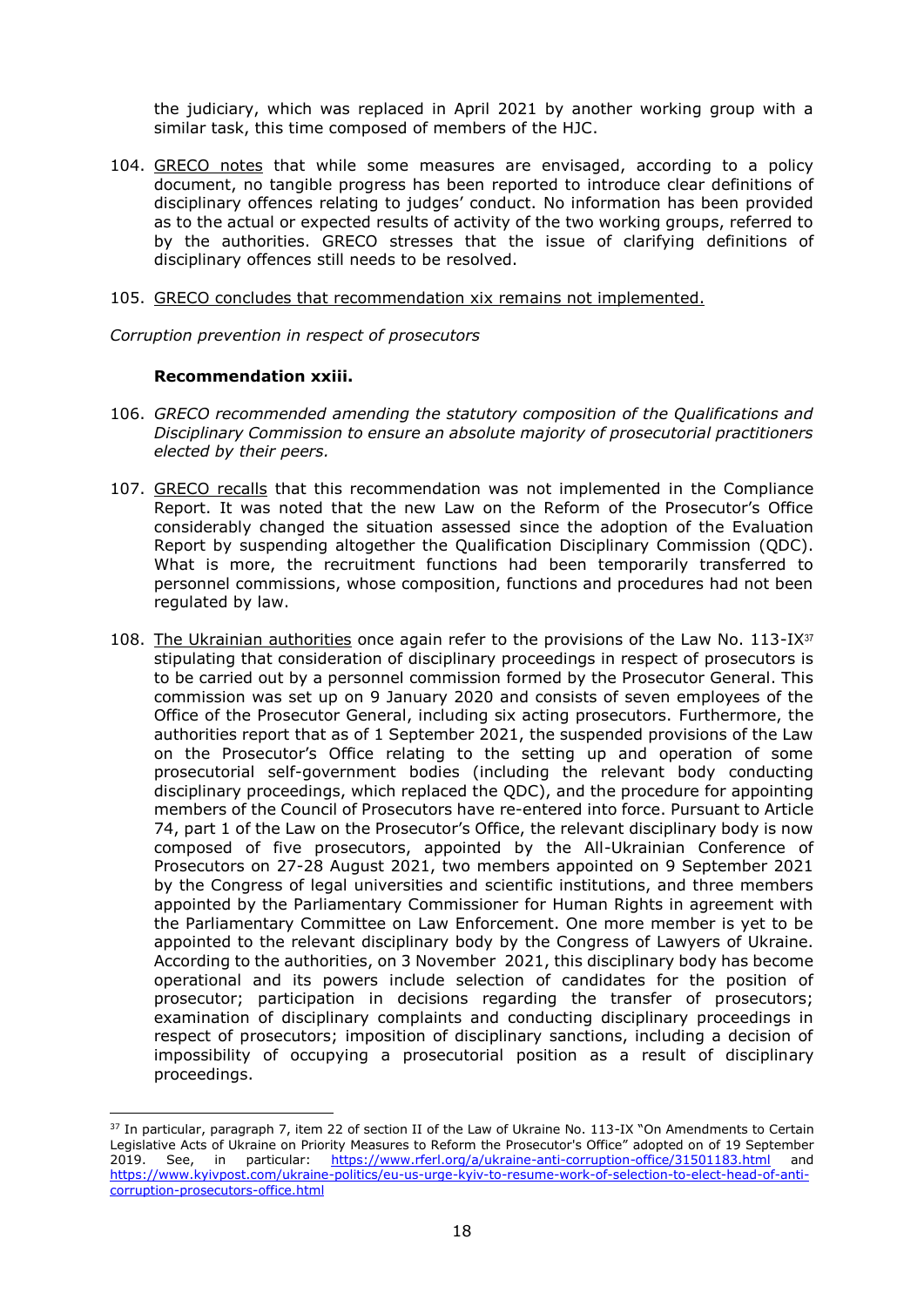109. Further, the authorities state that a draft law on the composition of the relevant disciplinary body is in preparation in the Office of the Prosecutor General. According to this draft, the composition of this body is to consist of eleven members who are citizens of Ukraine, have a higher legal education and at least ten years of work experience in the field of law, of which:

1) six prosecutors are appointed by the All-Ukrainian Conference of prosecutors;

2) two persons (scientists) are appointed by the Congress of representatives of law higher educational institutions and scientific institutions;

3) one person (lawyer) is appointed by the Congress of lawyers of Ukraine;

4) two persons are appointed by the Commissioner for Human Rights of the Verkhovna Rada of Ukraine in coordination with the committee of the Verkhovna Rada of Ukraine, which is responsible for the organisation and activities of the prosecutor's office.

- 110. GRECO takes note of the information provided. It would appear that the legal and operational vacuum created by suspending the operation of self-governing prosecutorial bodies responsible for recruitment, dismissal, and disciplinary oversight is gradually being remedied. That said, the composition of the relevant disciplinary body falls short of the requirement of this recommendation. GRECO also notes that draft legislation appears to be in preparation to address the core of this recommendation – to ensure that an absolute majority of its members are prosecutors, elected by their peers. However, this draft has not yet reached Parliament. In view of the above, this recommendation cannot be considered implemented, even partly.
- 111. GRECO concludes that recommendation xxiii remains not implemented.

#### **Recommendation xxiv.**

- 112. *GRECO recommended regulating in more detail the promotion/career advancement of prosecutors so as to provide for uniform, transparent procedures based on precise, objective criteria, notably merit, and ensuring that any decisions on promotion/career advancement are reasoned and subject to appeal.*
- 113. It is recalled that this recommendation was partly implemented in the Compliance Report. Some measures had been taken to regulate the promotion/career advancement of prosecutors, but GRECO was critically concerned about the suspension of the QDC and the establishment of personnel commissions.
- 114. The Ukrainian authorities now report that the operational plan for the implementation of the Prosecutors Development Strategy 2021-2023 defines specific measures, responsible units, time frames and expected results concerning *inter alia* regulation of the promotion/career of prosecutors. The authorities refer to Prosecutor General's Order No.168 of 31 May 2021 (as amended by Order No. 195 of 14 June 2021), which approved regulations of the commission for the selection of senior staff of prosecutor's offices. According to this Order, prosecutors may consult vacancy announcements for administrative positions, and candidates succeeding in the selection procedure are appointed to administrative posts. This selection procedure consists of the following stages<sup>38</sup>: a practical task; an integrity check; and an interview. Half of the members of the selection commission consist of persons who are not prosecutors, but are nominated by international and non-governmental organisations, international technical assistance projects, and diplomatic missions.

<sup>&</sup>lt;sup>38</sup> Performance checks in the practical task are carried out in accordance with the approved Methodology, while during interviews, the moral and business qualities of the candidate are examined in accordance with the criteria defined in the Methodology, taking into account the results of checking his integrity, professional qualities, organisational and managerial skills.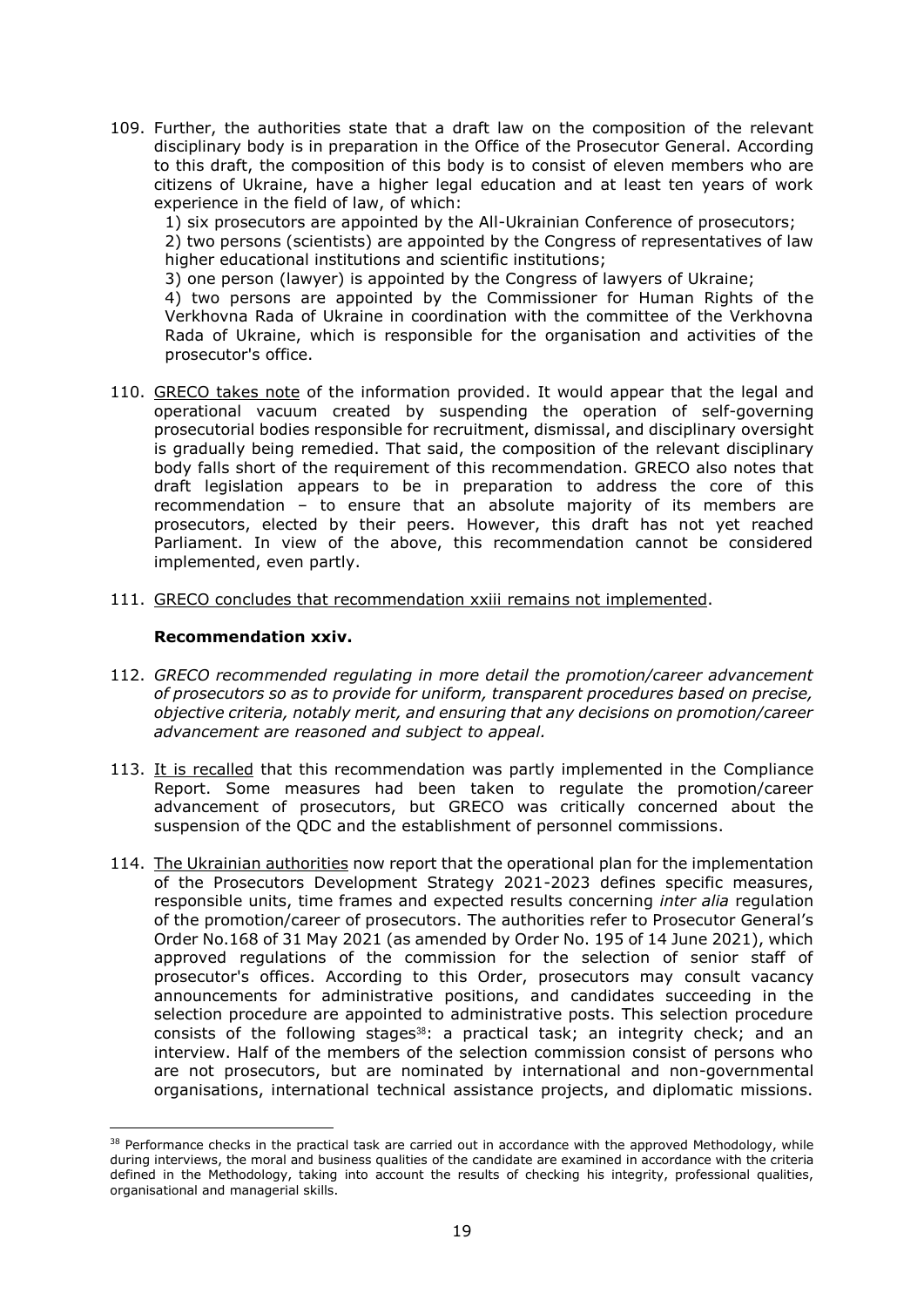The authorities also report that the Council of Prosecutors, whose tasks include participation in determining the needs of staffing of prosecutors and the appointment and dismissal of prosecutors to administrative positions, has resumed functioning<sup>39</sup>.

115. Further, as of 1 September 2021, Article  $38^{40}$  of the Law on the Prosecutor's Office has re-entered into effect. Pursuant to its provisions, transfer of a prosecutor, including to a higher level prosecutor's office shall be based on the results of a competition, the procedure for which is determined by the relevant body conducting disciplinary proceedings<sup>41</sup>. The competition for promotion of prosecutors is based on the assessment of the professional level, experience, moral and professional qualities of the candidate and his/her readiness to exercise powers in another body of the prosecutor's office, including at higher levels<sup>42</sup>. The Procedure for competition for a vacant or temporarily vacant position in the prosecutor's office was approved on 26 October 2021 and consists of such stages as law-testing and an interview, including a practical task. Section VI of the Procedure is said to set out a mechanism for determining the results of the competition. Paragraph 5.12. of this Procedure defines the criteria for evaluating candidates based on the results of the interview, as follows: - professional competence and readiness to exercise the powers of a prosecutor in a higher-level prosecutor's office;

- efficiency of work as a prosecutor;

- experience in the field of the position for which the application is submitted (the performance of duties in the position for which the competition may be taken into account);

- moral character, observance of rules of prosecutorial ethics.

- 116. Pursuant to the Procedure above, decisions of the relevant body regarding transfers and promotions may be appealed before this body on several grounds<sup>43</sup>. Ultimately, Article 130 of the Regulations of the relevant disciplinary body stipulates that these decisions may also be appealed before a court (as per Articles 5 and 19 of the Code of Administrative Procedure). The authorities suggest that such appeals have been submitted regularly and have in many cases been resolved in favour of complainants<sup>44</sup>.
- 117. It is also reported that the Verkhovna Rada is currently examining the draft legal amendments to certain laws concerning the selection and training of prosecutors, recommended on 6 October 2021 by the Parliamentary Committee on Law Enforcement for adoption in the second reading. This draft envisages, in particular,

 $\overline{a}$ <sup>39</sup> Prior to these developments, pursuant to amendments brought about by the Law No. 113-IX of 19 September 2019, the selection of prosecutors to senior positions was carried out by the relevant commission, established by the Order of the Prosecutor General of 22 April 2020. This commission included four active prosecutors and two representatives from the scientific community.

<sup>&</sup>lt;sup>40</sup> Article 38 of the Law on the Prosecutor's Office is entitled "Procedures for Transferring a Prosecutor to another Public Prosecutor's Office".

 $41$  The competition includes an assessment of the professional level, experience, moral and business qualities of the prosecutor and checking his readiness to exercise powers in another body of the prosecutor's office, including the highest level.

<sup>42</sup> Prior to these developments, promotions were regulated by Orders of the Prosecutor General No. 454 of 16 September 2020 and No. 519 of 11 November 2020, which used to be implemented by a personnel commission set up for this purpose.

<sup>&</sup>lt;sup>43</sup> Thus, the grounds and deadlines for appeals are as follows:

on the decision of the body to refuse admission to the competition - no later than 5 business days from the date of its publication on the official website of the body;

on the number of points following the results of each stage of the competition or the total number of points according to the results of the competition - no later than 5 business days from the date of publication of points following each of the stages or total score, respectively;

on the issues of the competition procedure - not later than the next business day after the relevant stage of the competition.

<sup>&</sup>lt;sup>44</sup> In the course of 2020, five candidates appealed against the outcomes of selection procedures on procedural grounds in administrative proceedings. Three of these claims were decided in favour of the complainants. Further, three appeals were filed in administrative proceedings in the context of selections procedures conducted in 2021, including on the results of unsuccessful interviews and inadmissibility to participate in the selection procedures.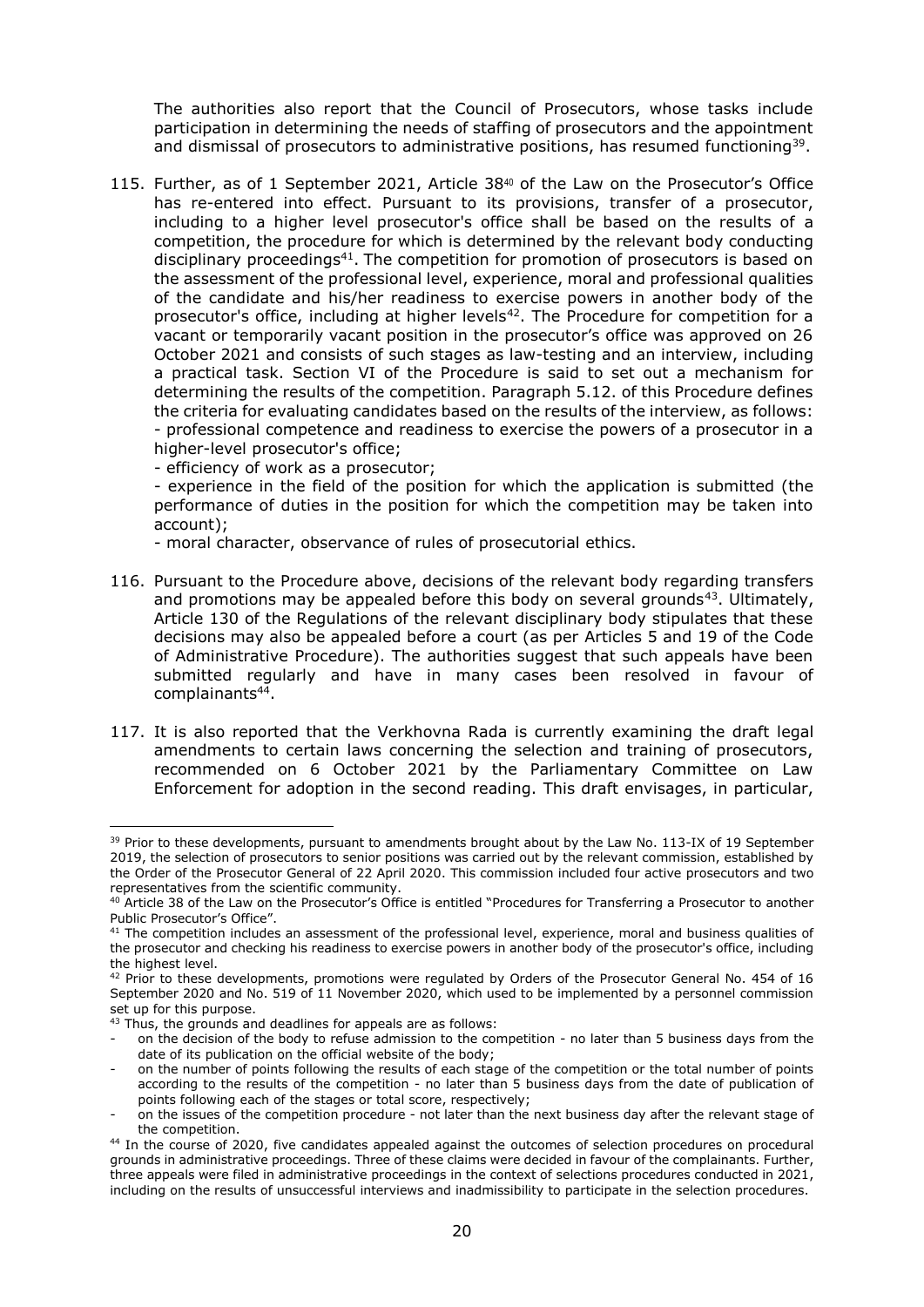removing the requirement of two years' experience in the field of law for candidates for the position of prosecutor; allowing to obtain directly from the prosecutor's office the necessary work experience in the field of law as a condition for appointment to the district prosecutor's office.<sup>45</sup>

- 118. GRECO takes note of the information provided. It welcomes that, with the re-entry into force on 1 September 2021 of the relevant provisions of the Law on the Prosecutor's Office, the personnel commissions in charge of transfers and promotions have been discontinued, and the relevant body conducting disciplinary proceedings has become operational on 3 November 2021. The adoption of new procedures to regulate transfers and promotions of prosecutors, which include specific criteria to be applied in selection procedures, is also a step forward. Further, GRECO notes with satisfaction that decisions on promotion can now be appealed, which has been supported by examples from practice. However, the new system has just become operational, and some further measures are still in the pipeline. It is also not clear whether all decisions on promotions and career advancement of prosecutors must be reasoned. In view of the above, this recommendation cannot be considered as implemented more than partly.
- 119. GRECO concludes that recommendation xxiv remains partly implemented.

#### **Recommendation xxv.**

- 120. *GRECO recommended introducing by law periodic performance evaluation of prosecutors within the prosecution service – involving the self-governing bodies – on the basis of pre-established and objective criteria, while ensuring that prosecutors have adequate possibilities to contribute to the evaluation process.*
- 121. GRECO recalls that this recommendation was partly implemented in the Compliance Report. The new Law on the Reform of the Prosecutor's Office had provided for regular periodic evaluation of prosecutors, but the modalities of its operation, including its assessment criteria, had not yet been regulated.
- 122. The Ukrainian authorities now report that regulations regarding periodic evaluation of prosecutors<sup>46</sup> have been introduced by the Prosecutor General's Order No. 503 of 30 October 2020. These cover assessment of work of prosecutors at all levels, and include grounds and procedure for awarding bonus payments, based on the result of assessments (e.g., effectiveness, performance, quality, quantity etc.). The results of the assessment are reflected in a report, drawn up by the prosecutor subject to assessment, and agreed with the direct supervisory prosecutor. Based on its results, the supervisory prosecutor may issue positive, satisfactory or negative conclusion. According to the authorities, in the course of 2020, nearly 800 prosecutors of the Prosecutor General's Office, and about 3000 prosecutors of regional prosecutor's offices have undergone performance assessments. As to district prosecutors' offices, a first assessment of their staff was carried out in 2021, with a total of 2000 prosecutors (36% of a total number of evaluated prosecutors) having failed the evaluation.
- 123. The authorities also report that the Prosecutor General's Office continues to work on the development of individual assessment systems for the quality of work of prosecutors. A working group for this purpose was set up on 18 September 2020 by the Order No. 455 of the Prosecutor General. Once the system is in place, it is

<sup>&</sup>lt;sup>45</sup> This draft is also said to envisage two-stage traineeship possibilities for candidates for the position of prosecutor: primary, to be conducted in the Training Centre of Prosecutors (covering the basics of work organisation in the prosecutor's office, the rules of prosecutor's ethics, and so on) and an internship as a trainee prosecutor, based on candidate's rating obtained as the result of a qualification exam.

<sup>&</sup>lt;sup>46</sup> Entitled "Temporary regulation on the system for assessing the quality of work of prosecutors and awarding bonuses to prosecutors".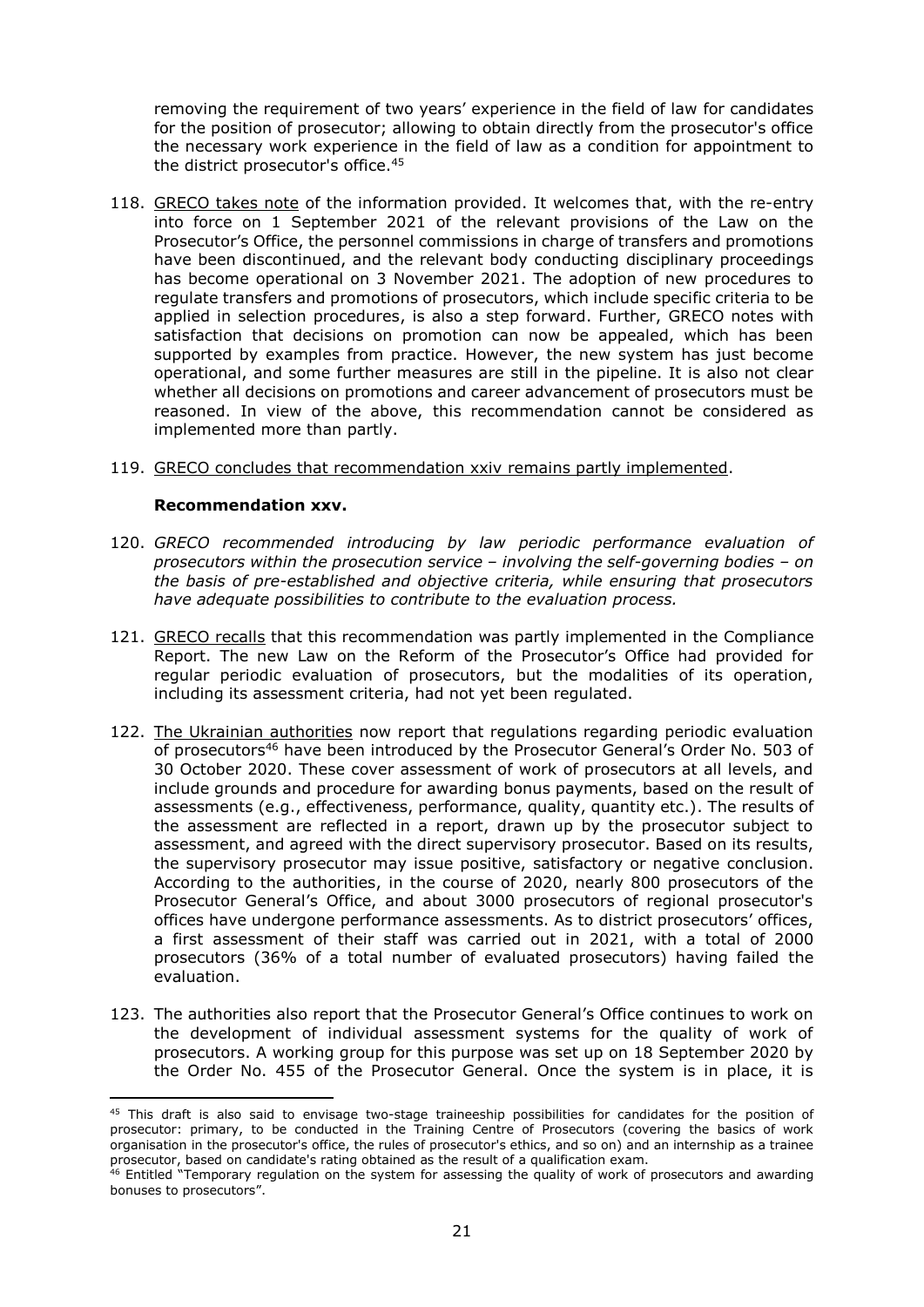intended that the assessment of prosecutors' work will be carried out annually, and individual assessments – at least once in four years. In case of a positive annual assessment, the prosecutor will receive bonus payments not exceeding 30% of the official salary. In addition, the authorities intend introducing an electronic personnel management system for assessing the work of prosecutors, as envisaged by the draft Anti-Corruption Strategy for 2021-2025. The future electronic assessment system will provide the possibility for prosecutors having a "negative" assessment to appeal the results to a higher-level manager.

124. GRECO takes note of the information provided. The introduction of periodic evaluation of prosecutors' work, already implemented in respect of the Prosecutor General's Office and regional prosecutors' offices, are positive steps. It would also appear that new regulations allow prosecutors subject to assessment to participate in the process. These assessments appear to be carried out by prosecutors' immediate supervisors, but do not seem to involve any self-governing bodies. Moreover, GRECO notes the work still in progress to develop an individual assessment procedure of prosecutors' performance. The logic of two parallel assessment systems is not clear to GRECO. Overall, GRECO cannot consider this recommendation as dealt with more than partly.

#### 125. GRECO concludes that recommendation xxv remains partly implemented.

#### **Recommendation xxvi.**

- 126. *GRECO recommended introducing a system of random allocation of cases to individual prosecutors, based on strict and objective pre-established criteria including specialisation, and coupled with adequate safeguards – including stringent controls – against any possible manipulation of the system.*
- 127. It is recalled that this recommendation was not implemented in the Compliance Report. An electronic workflow had been put in place, and the development of e-case management system for the anti-corruption bodies, including SAPO, with the intention to further expand it to the whole prosecutorial system, had been at an initial stage. However, the underlying reason for this recommendation was the need to regulate case assignment on the basis of strict and objective pre-established criteria, which had not been addressed.
- 128. The Ukrainian authorities refer to the legal provisions<sup>47</sup> regulating case allocation in the prosecution, which were already in force at the time of the previous Compliance Report. The Prosecutor General's Order No. 51 contains criteria<sup>48</sup> to be observed when assigning cases to prosecutors. However, it leaves the decision-making power regarding distribution of cases with the head of the relevant prosecutor's office, who is entitled to distribute the cases. Further, a new order of the Prosecutor General is

 $\overline{a}$ <sup>47</sup> Article 37 of the Criminal Procedure Code and the Prosecutor General's Order No.51 of 28 March 2019.

<sup>48</sup> The criteria, provided in the Order No. 51 of 28 March 2019 is as follows:

<sup>-</sup> the number of criminal proceedings in which he exercises the powers of the prosecutor independently and as part of a group of prosecutors;

<sup>-</sup> experience of the prosecutor, his specialisation;

<sup>-</sup> number of prosecutors in a particular criminal proceeding;

<sup>-</sup> the complexity of criminal proceedings, namely multi-episode, public resonance, the gravity of the crime, the place of commission of the crime, the need for priority and urgent investigative and procedural actions, the volume of investigative (search) and secret investigative (search) actions, the volume of participation of the prosecutor in the consideration of investigative judges of petitions, complaints during pre-trial investigation, the terms of pre-trial investigation and preventive measures against the suspect, the need to prepare documents for their continuation, participation in the extension of terms, the number of participants in criminal proceedings;

<sup>-</sup> the number of investigators who carry out pre-trial investigation in a particular criminal proceeding, their work experience and specialization.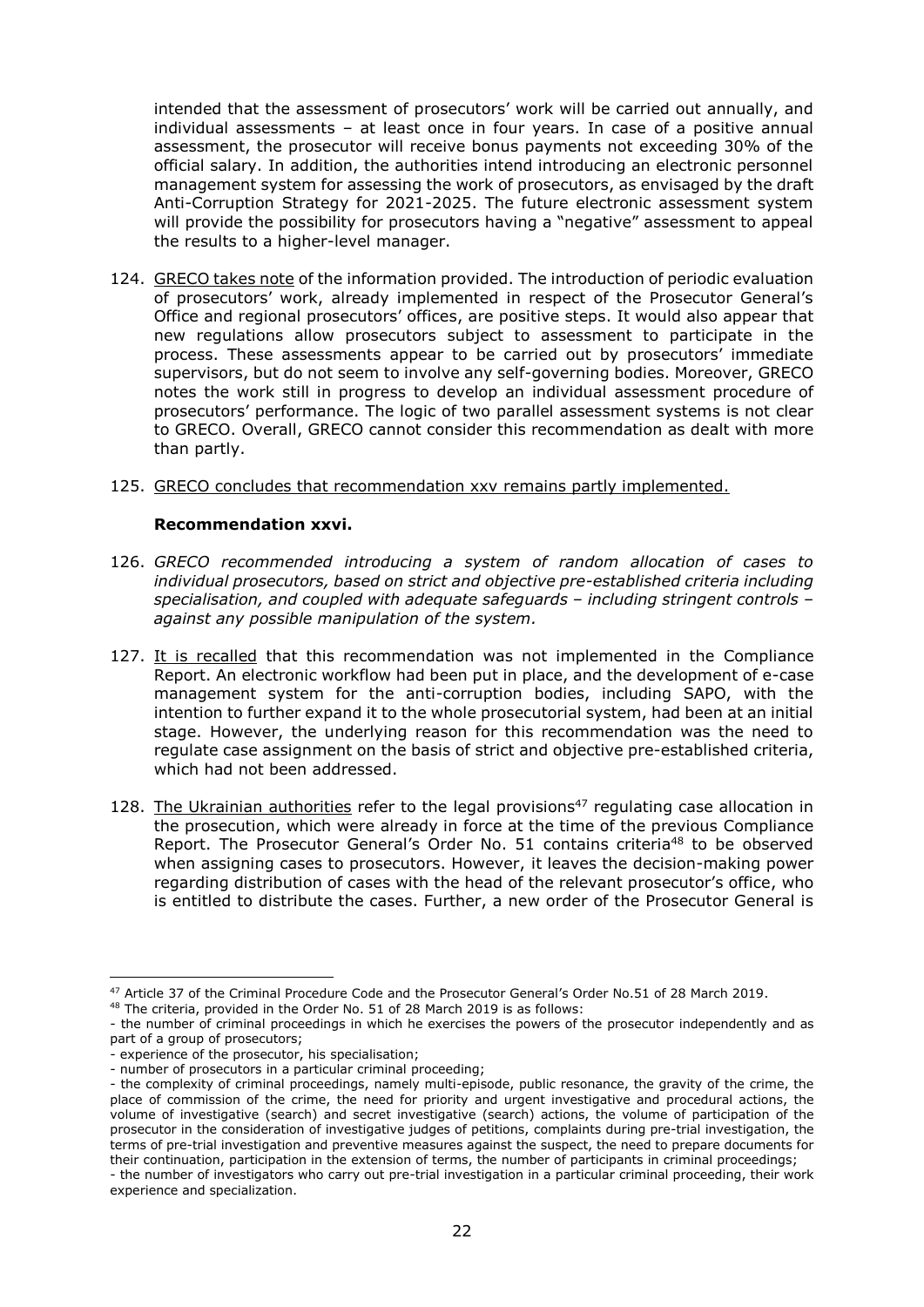said to be in preparation by a dedicated working group, which will introduce electronic case distribution and provide additional criteria<sup>49</sup> for case allocation.

- 129. In addition, the authorities present the views of the NACP, opposing the introduction of the "electronic case distribution system", which, in their opinion, would further exacerbate the considerable delays in prosecuting and adjudicating criminal cases, including on corruption. The NACP also argues that an electronic case distribution system in the prosecution would be in contravention to the principle of prosecutors' procedural independence and the right to disagree with the management's position.
- 130. GRECO takes note of the information provided. It regrets the lack of tangible progress in the implementation of this recommendation. GRECO once again recalls that case assignment should follow strict and objective pre-established criteria and be operated through random (electronic or not) distribution of cases as a main rule (see paragraph 231 of the Evaluation Report). GRECO also takes note of the information from the authorities that Article 37 of the CPC may be abused to change the prosecutor(s) of a case (see recommendation xxviii), which highlights the need for a system based on random allocation of cases.
- 131. GRECO concludes that recommendation xxvi remains not implemented.

#### **Recommendation xxvii.**

- 132. *GRECO recommended (i) that the new code of ethics for prosecutors be complemented by illustrative guidelines (e.g. concerning conflicts of interest, gifts and other integrity-related matters) and (ii) that those documents be brought to the attention of all prosecutors and made public.*
- 133. GRECO recalls that this recommendation was partly implemented in the Compliance Report. Corruption prevention requirements had been further specified in the Code of Ethics for prosecutors and guidelines / recommendations with respect to gifts and conflict of interest had been introduced and some explanations had been provided on the website of the Prosecutor General's Office regarding e-declaration and financial control. However, no guidance had been reported with respect to other integrity matters (such as incompatibilities, etc). Moreover, the available guidelines had been scattered in various documents.
- 134. The Ukrainian authorities now report that the improvement and further detailing of the Code of Ethics of prosecutors is included in the Prosecutor's Office Development Strategy for 2021-2023.
- 135. GRECO notes that no new measures have been reported regarding the implementation of this recommendation.

136. GRECO concludes that recommendation xxvii remains partly implemented.

 $\overline{a}$ 

- the number of criminal proceedings in which the relevant prosecutor exercises the powers of the prosecutor independently and as part of a group of prosecutors, work experience, specialisation;
- number of prosecutors in a particular criminal proceeding;

<sup>&</sup>lt;sup>49</sup> According to the draft, when determining the prosecutor in charge of the case, the following should be taken into account:

<sup>-</sup> territorial jurisdiction of the prosecutor's office;

<sup>-</sup> the number of investigators who carry out pre-trial investigation in a particular criminal

proceeding, their work experience and specialisation;

<sup>-</sup> the complexity of criminal proceedings, in particular multi-episode, public response, the severity of the criminal offense, the place of commission, the need for priority, urgent investigative (search) and secret investigative (search) and other procedural actions, their scope and participation of the prosecutor in the consideration by investigating judges of petitions, complaints during pre-trial investigation, the term of pre-trial investigation and preventive measures against the suspect, the need to prepare documents for their continuation, participation in the extension of terms, the number of participants in criminal proceedings.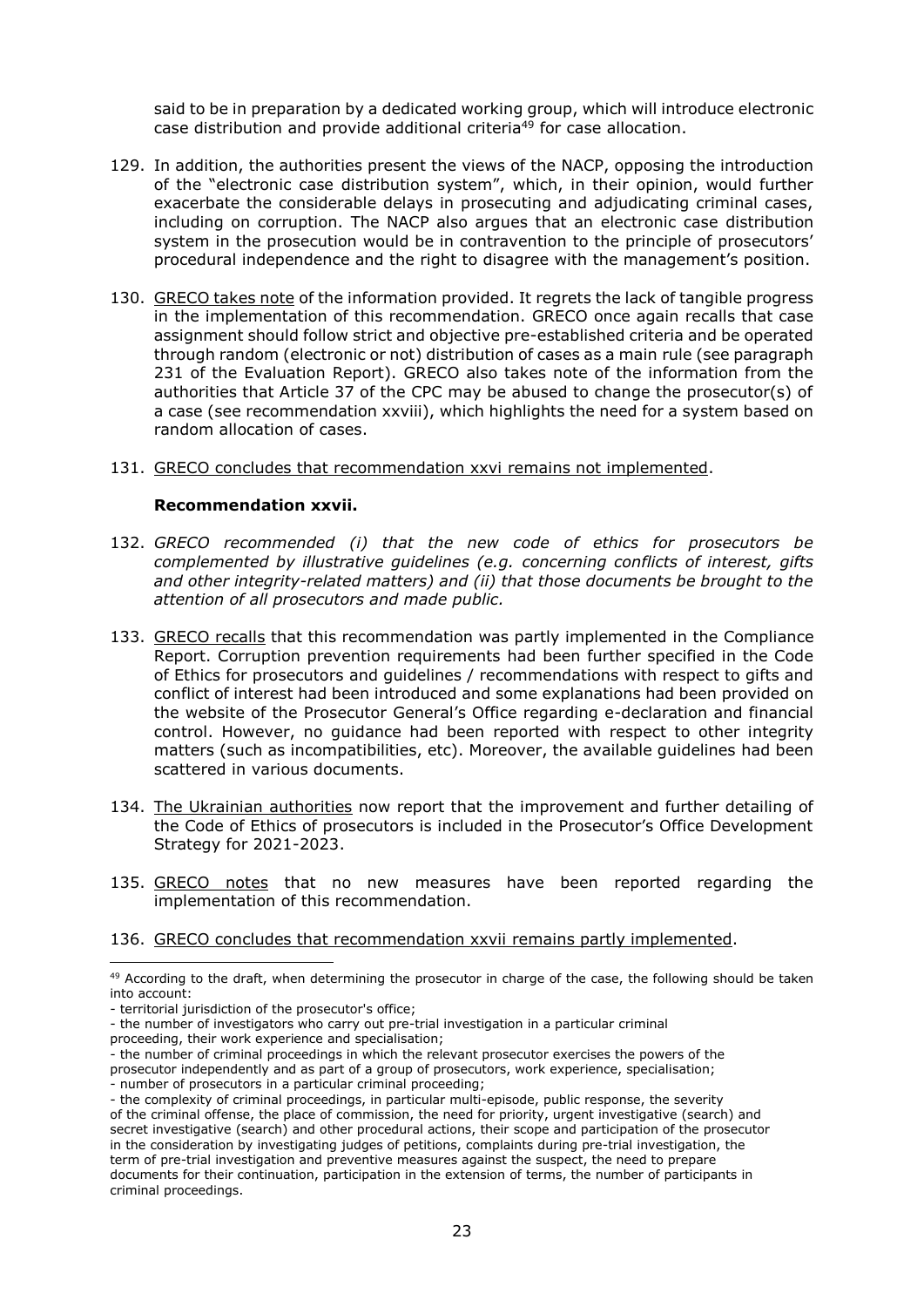#### **Recommendation xxviii.**

- 137. *GRECO recommended (i) encouraging prosecutors in suitable ways to recuse themselves from a case whenever a potential bias appears; (ii) ensuring that any decisions on disqualification of a prosecutor can be appealed.*
- 138. GRECO recalls that this recommendation was partly implemented in the compliance report. Some measures had been taken to improve prosecutors' awareness on the requirements of disqualification / self-recusal. However, the legal basis for appeal of recusal decisions had remained the same as at the time of the evaluation visit.
- 139. The Ukrainian authorities now report that on 30 September 2021, the Prosecutor General approved the Order No 309 "On the organisation of the activities of prosecutors in criminal proceedings". Paragraph 21.1 of this Order stipulates that a prosecutor is obliged to recuse him/herself in the presence of a conflict of interest, or other circumstances, which may raise doubts as to his/her procedural independence. Reference is made once to legal provisions prohibiting participation<sup>50</sup> of prosecutors in criminal cases, and dismissing the prosecutor<sup>51</sup>, already in force at the time of the adoption of the Evaluation Report.
- 140. The authorities share concerns relating to the possibility for the head of prosecutor's office to change the prosecutor in charge of a concrete case on the grounds of "ineffective supervision", provided under Article 37 of the CPC. According to the authorities, this provision is at times abused, especially in high-profile cases, through changing the composition of the group of prosecutors in charge of the case, or transfer the case to another prosecutor, which is also not subject to appeal.
- 141. GRECO notes with satisfaction the adoption of a new normative act setting out mandatory self-recusal of prosecutors in cases of conflicts of interest or other circumstances which may raise doubts to their procedural independence. That said, it remains unclear whether any legal provisions have been put in place to allow appealing against recusal decisions. The provisions of the CPC and LPC cited by the authorities were in force at the time of the adoption of the Evaluation Report and do not relate to prosecutors' recusal from specific cases.
- 142. GRECO concludes that recommendation xxviii remains partly implemented.

# **Recommendation xxix.**

- 143. *GRECO recommended (i) defining disciplinary offences relating to prosecutors' conduct and compliance with ethical norms more precisely; (ii) extending the range of disciplinary sanctions available to ensure better proportionality and effectiveness.*
- 144. It is recalled that this recommendation was not implemented in the Compliance Report. The explanation of the notion of "acts which discredit the title of a public prosecutor…" referred to by the authorities, had already been in place at the time of the adoption of the Evaluation Report. The grounds for disciplinary liability of prosecutors had not been clarified. No measures had been taken to address the second part of the recommendation.
- 145. The Ukrainian authorities now report that new Regulations on the procedure for the operation of the relevant disciplinary body have been adopted on 28 August 2021 by the All-Ukrainian Conference of Prosecutors. Further, the Development Strategy of the Prosecutor's Office for 2021-2023 is said to include among its priority tasks

 $\overline{\phantom{a}}$ <sup>50</sup> Article 77 of the Criminal Procedure Code.

<sup>51</sup> Article 64 of the Law on the Prosecutor's Office.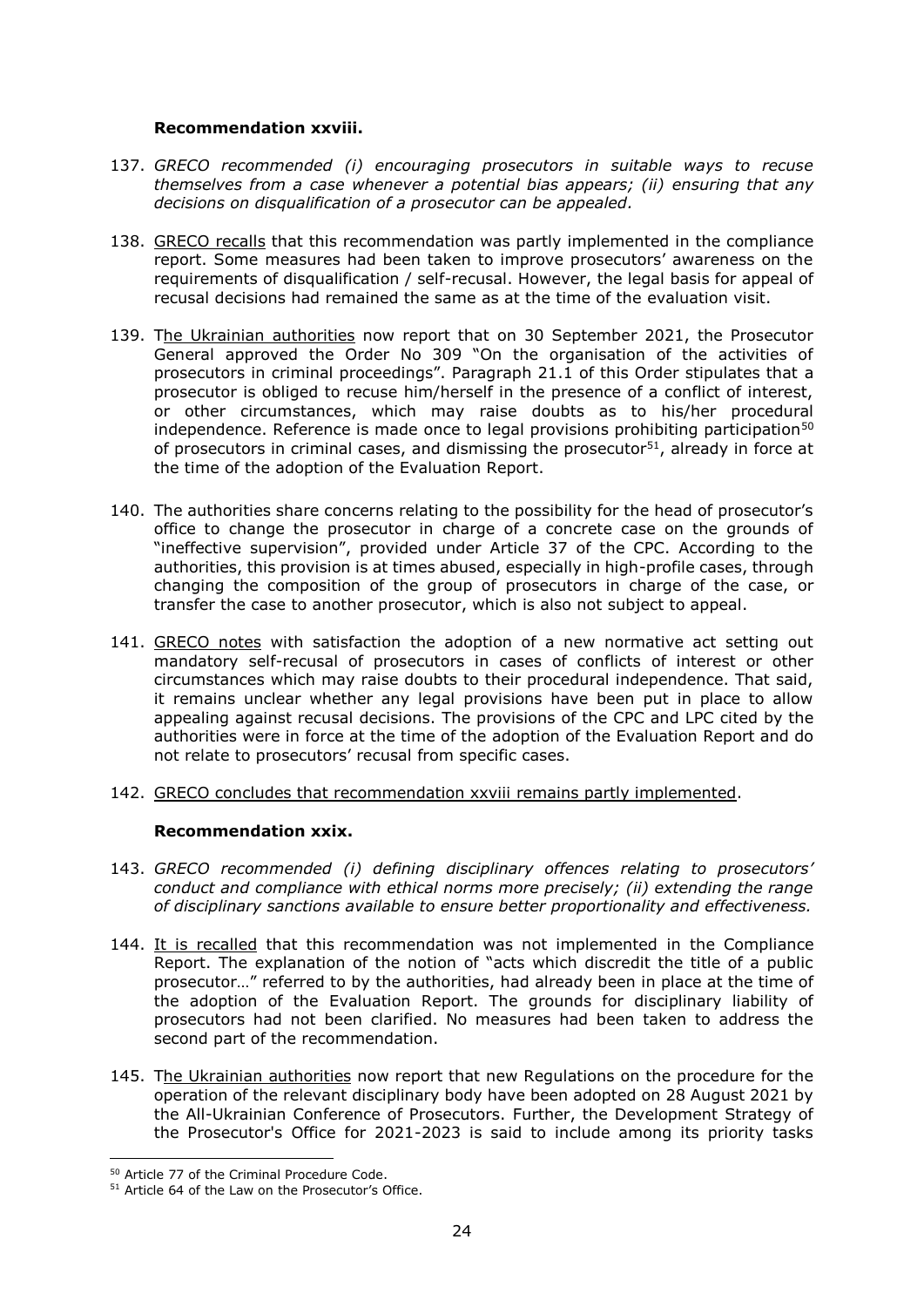"Improving and detailing the code of professional ethics and conduct for prosecutors". In addition, the draft amendments to the Law on the Prosecutor's Office, submitted to the relevant Parliamentary Committee on 16 January 2021, suggest expanding the grounds for prosecutors' disciplinary responsibility.

- 146. GRECO takes note of the information provided. It notes that the situation globally remains the same as it was at the time of the adoption of the Compliance Report.
- 147. GRECO concludes that recommendation xxix remains not implemented.

#### **Recommendation xxx.**

- 148. *GRECO recommended enhancing the efficiency of disciplinary proceedings by extending the limitation period, ensuring that proceedings can be launched also by the relevant self-governing bodies (which are not entrusted with decision-making in disciplinary proceedings) and heads of prosecution offices, and providing that appeals against disciplinary decisions can ultimately (after a possible internal procedure within the prosecution service) only be made to a court, both on substantive and procedural grounds.*
- 149. GRECO recalls that this recommendation was not implemented in the Compliance Report as the limitation period of one year had not been increased. No progress had been made to review the system of appeal.
- 150. The authorities of Ukraine now report that the Strategy for the Development of the Judiciary and Constitutional Judicial System for 2021-2023 envisages a comprehensive legislative settlement of issues of disciplinary liability of prosecutors. Thus, paragraph 4.4 of the Strategy provides for "improvement in accordance with European standards and best international practices of disciplinary proceedings, ensuring transparency and objectivity of the disciplinary complaint about the prosecutor's disciplinary misconduct, inevitability and proportionality of disciplinary responsibility of the prosecutor." As to the appeal of a disciplinary decisions, the authorities once again refer to Article 50 of the LPC, allowing to appeal the decision of disciplinary proceedings before the HJC or a court, and that a revision of this appeal system would require Constitutional amendments. As to the situation in practice, 77 disciplinary complaints were submitted in 2021 by the heads of the prosecutor's offices, of which 58 disciplinary proceedings were opened, 17 were rejected and two more are being considered. No disciplinary complaints were received from the prosecutor's self-governing bodies. It is once again noted that as of 3 November 2021, disciplinary proceedings are conducted by the relevant disciplinary body.
- 151. GRECO takes note of the information provided. No tangible developments have been reported regarding this recommendation, even though a more general objective of addressing the disciplinary liability of prosecutors is reflected in a policy document. No new information is provided regarding the launching of disciplinary proceedings by the relevant self-governing bodies and heads of prosecution offices *ex officio*. Further, an appeal against a disciplinary decision has not been reserved to court only, but is still possible also with the HJC.
- 152. GRECO concludes that recommendation xxx remains not implemented.

#### **Recommendation xxxi.**

153. *GRECO recommended providing to all prosecutors dedicated, regular training and confidential counselling on ethics and integrity, prevention of conflicts of interest and corruption, and raising prosecutors' awareness of such matters.*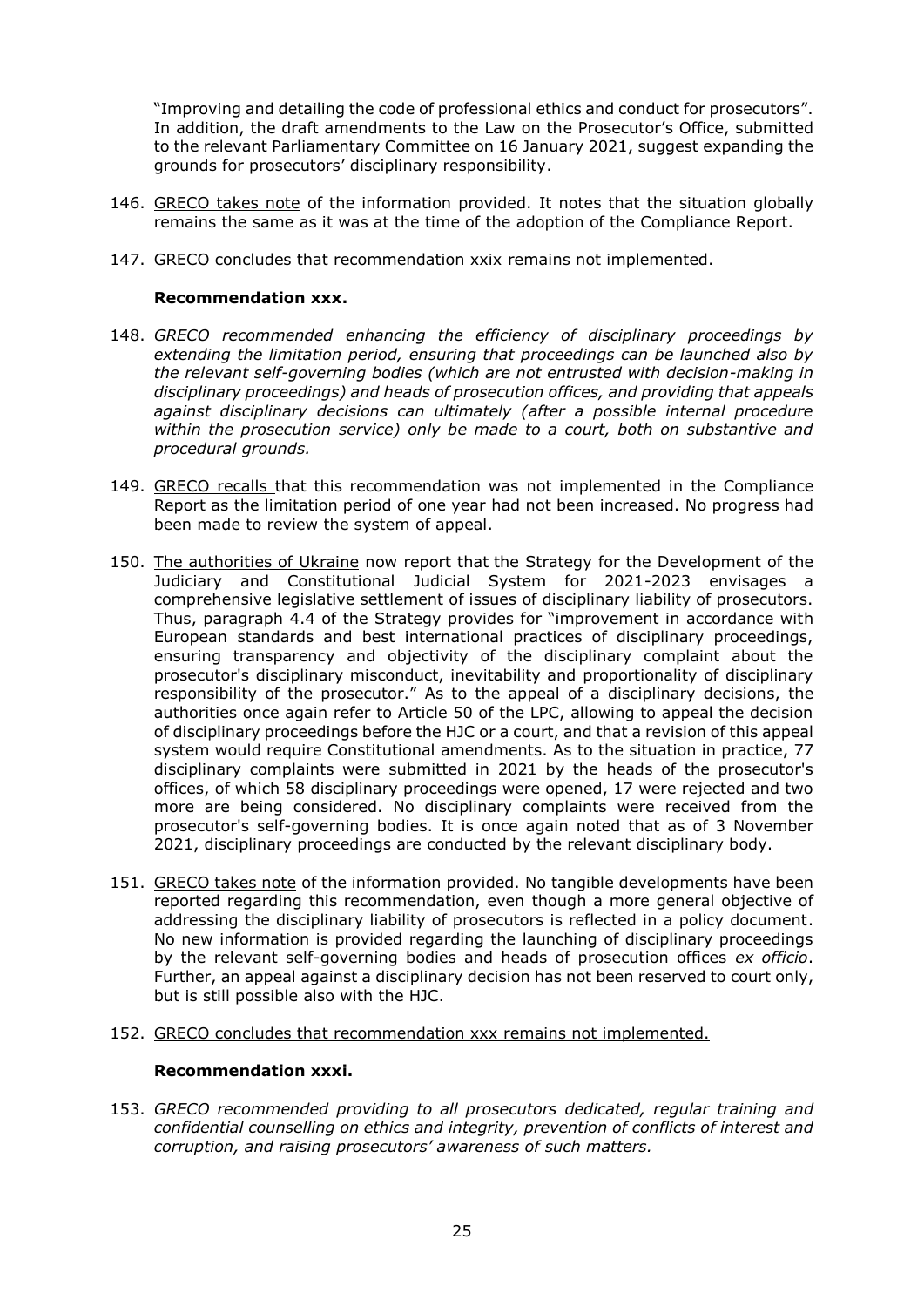- 154. It is recalled that this recommendation was partly implemented in the Compliance Report. The National Academy of the Prosecutor's Office had organised training sessions for prosecutors on ethics and integrity; however, no systematic approach had been developed. Induction training had been put in place, but in-service training still needed to be secured, which was at the time more of an *ad-hoc* nature. No information was provided on confidential counselling.
- 155. The authorities of Ukraine now report that the National Academy of Prosecutor's Office has been transformed into the Training Centre for Prosecutors. The Development Strategy of the Prosecutor's Office for 2021-2023 envisages conducting regular specialised trainings for prosecutors and providing advice, including confidential, on issues of ethics and integrity, on preventing conflicts of interest and corruption. Thus, from January to November 2021, some 175 prosecutors and 572 candidates for prosecutorial positions have attended training on ethics and integrity at the Training Centre of Prosecutors. The Training Centre is also said to be piloting distance learning courses on ethics, integrity, and anti-corruption. The authorities submit that authorised units/persons are available in all public authorities, including in the Prosecutor's Office, to provide confidential counselling on matters of ethics and integrity. By way of example, they report that 30 prosecutors of the General Inspectorate have provided 967 anonymous advice and consultations on ethics and integrity, prevention of conflicts of interest and corruption in 2020, and 310 consultations from January to July 2021.
- 156. GRECO takes note of the information provided. The Training Centre for Prosecutors has become operational, and training sessions have been initiated for prosecutors on ethics and integrity matters. Progress has also been reported regarding confidential counselling. GRECO welcomes that both training and confidential counselling appear to be in place as required by the recommendation. However, as these measures are very recent, GRECO encourages the authorities to ensure their continuous and effective implementation in the long term.
- 157. GRECO concludes that recommendation xxxi has been dealt with in a satisfactory manner.

# **III. CONCLUSIONS**

- 158. In view of the foregoing, GRECO concludes that Ukraine has implemented satisfactorily or dealt with in a satisfactory manner nine out of the thirty-one recommendations contained in the Fourth Round Evaluation Report. Of the remaining recommendations, fourteen have been partly implemented and eight have not been implemented.
- 159. More specifically, recommendations i, v, xi, xiii, xvi, xx, xxi xxii and xxxi have been implemented satisfactorily, or dealt with in a satisfactory manner. Recommendations ii, iii, iv, vi, viii, x, xii, xiv, xv, xviii, xxiv, xxv, xxvii, and xxviii have been partly implemented. Recommendations vii, ix, xvii, xix, xxiii, xxvi, xxix and xxx have not been implemented.
- 160. The adverse effects on the functioning of specialised anti-corruption bodies, such as the NACP and the NABU, brought about by the decision of the Constitutional Court of 27 October 2020, have been addressed to some extent by the subsequently adopted legal amendments and new rules governing the operations of the NACP and promoting integrity among its staff, as well as new legal provisions on noninterference of other state actors in the NACP's activity. A reported improvement of cooperation with the Public Council is also to be welcomed. However, NABU has no access to bank account numbers of subjects of asset and interest declaration requirements, as no unified bank account database has been put in place so far.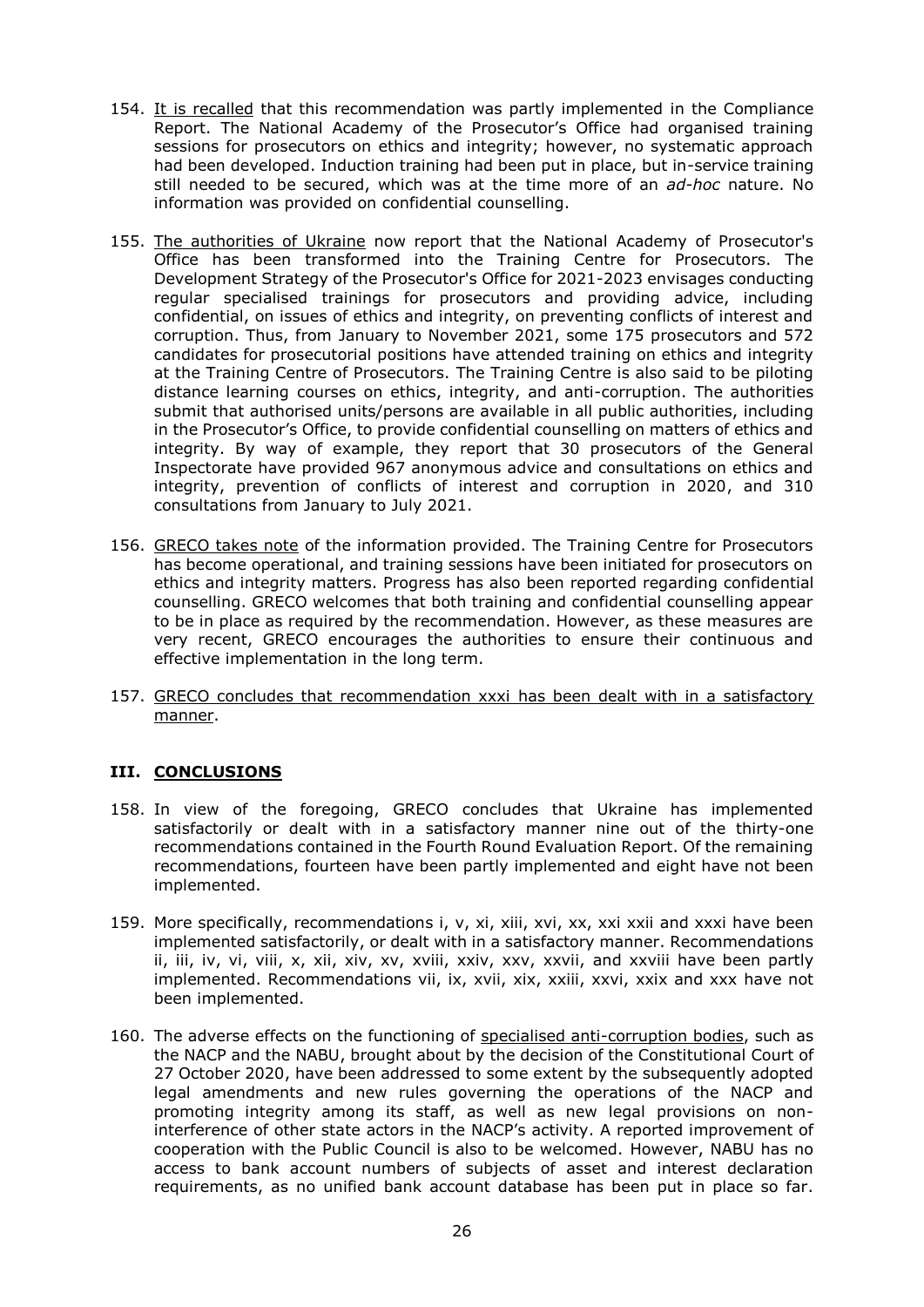GRECO stresses the need to continue enhancing the effectiveness, independence and impartiality of specialised anti-corruption institutions<sup>52</sup>.

- 161. In respect of members of Parliament, not much has improved. The practice as regards the transparency of legislative work remains inconsistent, and no improvement has been observed to limit the use of the fast-track legislative procedures. No progress has been made in the adoption of a code of conduct for parliamentarians, with relevant guidance on integrity related issues, and in regulation of the interaction of MPs with lobbyists. Some steps are under way to establish mechanisms strengthening the internal oversight and raising awareness of integrity matters. The difficulties raised by the circumvention of the restrictions of MPs' engagement in entrepreneurial activities have also not been fully resolved. An internal structural unit has been set up in the Secretariat of Parliament to monitor and report to specialised anticorruption bodies violations of the relevant integrity rules and anti-corruption legislation; however, this internal unit has no authority to impose any type of sanctions for detected violations of rules on ethical conduct. Some initial measures are underway to raise awareness of ethics and integrity among MPs.
- 162. As to the judiciary, strengthening the independence of the justice system remains an outstanding issue. Some of the decisions of the Constitutional Court have been followed by suspension and dismissal of its judges, which may have an adverse effect on public trust towards judicial institutions as a whole<sup>53</sup>. GRECO is satisfied that the criminal offence of "delivery of a knowingly unfair sentence, judgment, ruling or order by a judge" is no longer applicable, and warns against reinstating this criminal provision, as it would entail risks for undue pressure on the judiciary and pose a threat to its independence. Further, GRECO is concerned that not all judicial selfgoverning bodies have resumed functioning after being suspended for a considerable period of time, as this leaves the judiciary without adequate mechanisms for recruitment, internal supervision, and protection from undue influences. No progress has been reported on introducing clear, uniform and objective criteria for periodic evaluation of judges, and the judges are still allowed to take part in their own recusal proceedings, with no appeal avenues against recusal decisions. There are still no clear definitions of disciplinary offences relating to judges' conduct. The election of new composition of the Ethics' Committee and the adoption of legislation to re-launch the High Qualification Commission are encouraging. However, more needs to be done to effectively safeguard the independence of the judiciary.
- 163. As regards prosecutors, the long-lasting suspension of the operation of self-governing prosecutorial bodies responsible for recruitment, dismissal, and disciplinary oversight is gradually being remedied: the relevant body conducting disciplinary proceedings, also competent for recruitment and promotion decisions in the prosecution, has become operational. However, its composition does not yet have an absolute majority of prosecutors elected by their peers. Some draft legislation appears to be in preparation in this respect, but the process is at an early stage. New procedures have been put in place regarding promotion of prosecutors, setting out specific criteria; that said, this new system is very recent, and some further measures are still in the pipeline. It is now possible to appeal against decisions on promotion, which is a welcome development. GRECO insists that a system of random allocation of cases should be put in place as a safeguard against manipulation and undue influence.

 $\overline{a}$ 

<sup>52</sup> GRECO refers to the position expressed in the joint letter by the President of GRECO, and the President of the Venice Commission addressed to the Speaker of Parliament on 31 October 2020. The letter may be consulted on the following website: [https://www.coe.int/en/web/greco/-/letter-from-the-presidents-of-the-venice](https://www.coe.int/en/web/greco/-/letter-from-the-presidents-of-the-venice-commission-and-greco-to-ukraine)[commission-and-greco-to-ukraine](https://www.coe.int/en/web/greco/-/letter-from-the-presidents-of-the-venice-commission-and-greco-to-ukraine)

<sup>53</sup> In particular, reference is made to the suspension and dismissal by the President of Ukraine of the President of the Constitutional Court, allegedly, in violation of constitutional provisions and other legislation (see the joint letter of the President of GRECO and the President of the Venice Commission of 31 October 2020, via the following link[:https://www.coe.int/en/web/greco/-/letter-from-the-presidents-of-the-venice-commission-and-greco-to](https://www.coe.int/en/web/greco/-/letter-from-the-presidents-of-the-venice-commission-and-greco-to-ukraine)[ukraine\)](https://www.coe.int/en/web/greco/-/letter-from-the-presidents-of-the-venice-commission-and-greco-to-ukraine).